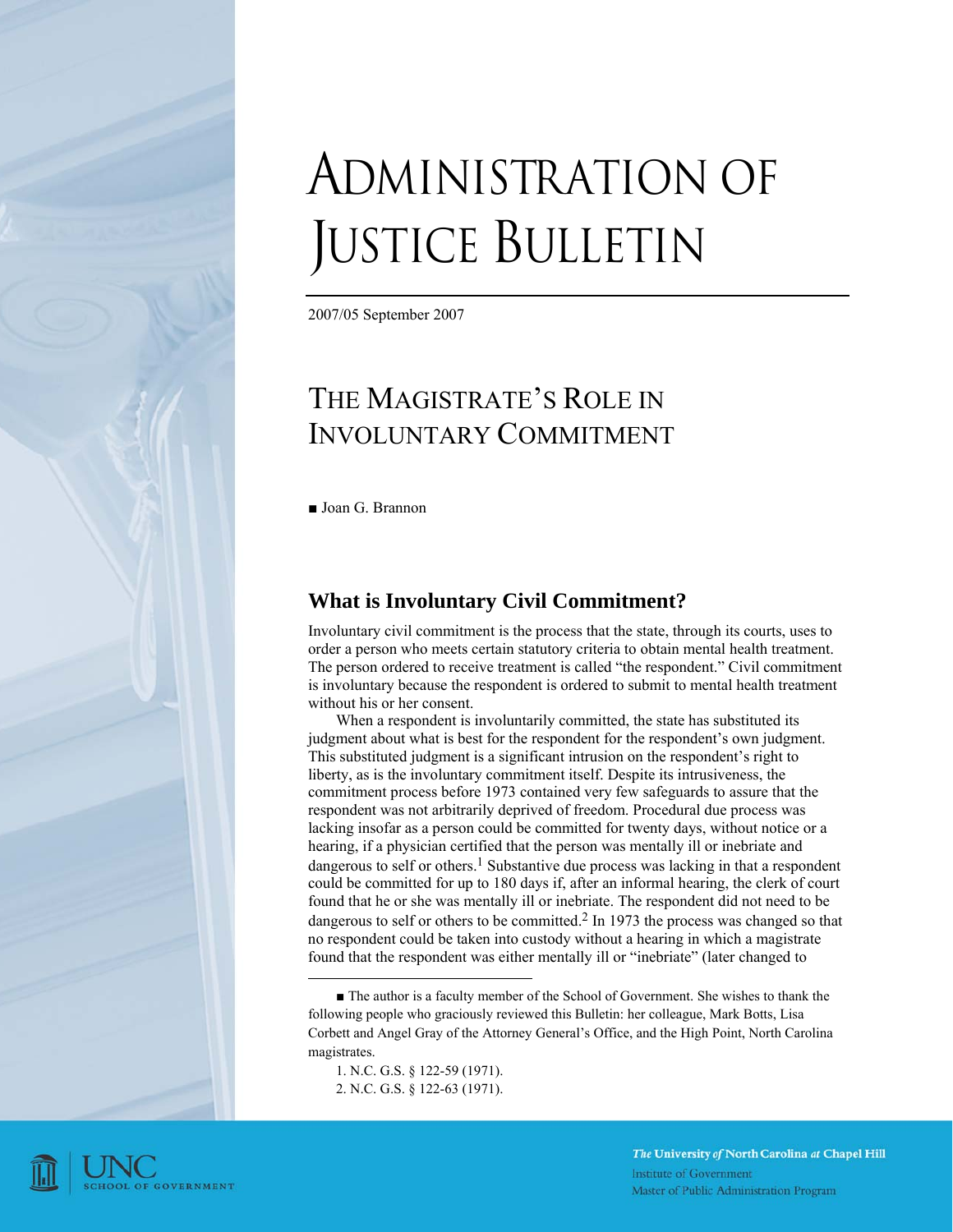"substance abuser") and dangerous to self or others.<sup>3</sup> In 1975 the United States Supreme Court held that a finding of mental illness alone could not justify involuntary commitment. The state must show some dangerousness. "A state cannot constitutionally confine without more a nondangerous individual who is capable of surviving safely in freedom by himself or with the help of a willing and responsible family members or friends."4

Parts six, seven and eight of Article 5, Chapter 122C of the North Carolina General Statutes establish the procedures for involuntary commitment. A brief overview of these procedures is set out below.

# **Description of Commitment Process**

The statutory procedure for an involuntary commitment involves some or all of the following stages:

The Petition for Commitment: A person who has knowledge of someone he or she believes needs mental health or substance abuse treatment petitions the magistrate to begin the involuntary commitment process. 5 (Petitions may also be presented to the clerk of superior court. Although this bulletin will refer to magistrates only, the same law and procedure applies if the petition is presented to a clerk.) This petition is an affidavit setting out facts intended to show that the respondent meets the statutory criteria for issuing an order (called a custody order) to take the respondent into custody for examination by a physician or eligible psychologist.

Review of the Petition: The magistrate reviews the petition to determine whether reasonable grounds exist to find that the respondent meets the criteria for a custody order.<sup>6</sup> If the magistrate does not find reasonable grounds to believe that the respondent meets the criteria, the magistrate must decline to issue the order.

Custody Order: If the magistrate does find reasonable grounds to conclude that the respondent meets the criteria for a custody order, the magistrate must issue an order to a law enforcement officer to take the respondent into custody and transport him or

1

her to a local physician or psychologist for an examination.7

Examinations: A local physician or eligible psychologist $8$  examines the respondent and if the examiner finds that the respondent does not meet the criteria for commitment, the respondent is released and the process of involuntary commitment ends.  $9$  If, however, the examiner finds that the respondent meets the commitment criteria, the examiner must recommend outpatient,<sup>10</sup> inpatient,<sup>11</sup> or substance abuse commitment.12 If outpatient commitment is recommended, the respondent will then be transported to his or her residence (or the residence of a consenting individual) and released pending a district court hearing.<sup>13</sup> If the examiner recommends inpatient commitment, the respondent must be transported directly to a designated 24-hour facility for a second examination.14 This examiner has the same options as the first examiner: if he or she finds that the respondent meets none of the commitment criteria, the respondent will be released; if the

7. Id.

1

 8. Eligible psychologist means a licensed psychologist who holds permanent licensure and certification as a health services provider psychologist issued by the North Carolina Psychology Board. G.S. 122C-3(13d).

9. G.S. 122C-263(d)(3), -283(d)(2).

10. Outpatient commitment means treatment in an outpatient setting and may include medication, individual or group therapy, day or partial day programming activities, services and training including educational and vocational activities, supervision or living arrangements, and any other services prescribed either to alleviate the individual's illness or disability, maintain semi-independent functioning, or to prevent further deterioration that may reasonably be predicted to result in the need for inpatient commitment to a 24-hour facility. G.S. 122C-3(27).

11. Inpatient commitment involves holding the respondent in the custody of a facility the state has designated "24-hour" facilities. A "24-hour facility" is one whose primary purpose is to provide services for the care and treatment of persons who are mentally ill or substance abusers and provides a structured living environment and services for a period of 24 consecutive hours or more. G.S. 122C-3(14)g. Such facilities include state operated psychiatric hospitals, public and private psychiatric and substance abuse hospitals, and general hospitals with inpatient psychiatric or substance abuse services.

12. G.S. 122C-283(d). Substance abuse commitment may result in either outpatient or inpatient treatment.

13. G.S. 122C-263(d)(1), 122C-283(d)(1).

14. G.S. 122C-263(d)(2), 122C-283(d)(1). See supra note 11 for a definition of 24-hour facility.

 <sup>3.</sup> N.C. G.S. §§ 122-58.1, -58.3 (1973). See In re Hayes, 18 N.C. App. 560, 197 S.E.2d 582 (1973) in which the court held the former statutory procedure unconstitutional.

<sup>4.</sup> O'Connor v. Donaldson, 422 U.S. 563, 576, 95 S.Ct. 2486, 2494, 45 L.Ed.2d 396, 407 (1975). 5. G.S. 122C-261(a), -281(a). 6. G.S. 122C-261(b), -281(b).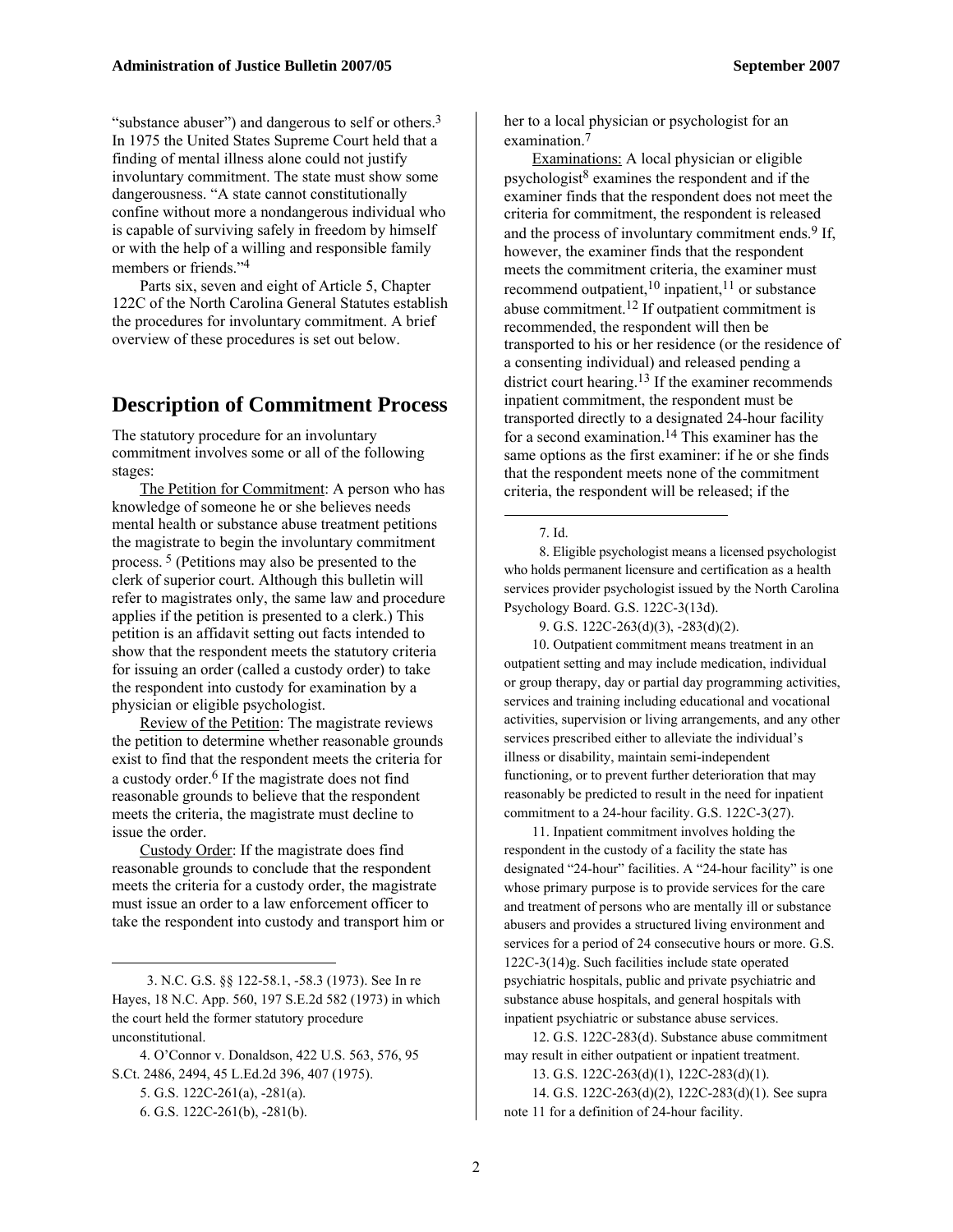respondent meets the criteria for outpatient commitment, the respondent will be released pending a district court hearing; if the respondent meets the inpatient commitment criteria, he or she will be held at the hospital pending a hearing before the district court.15

District Court Hearing: A respondent who is recommended for either outpatient or inpatient commitment is entitled to a hearing in district court. This hearing must occur within 10 days of the date the respondent is taken into custody by order of the magistrate.16 At the hearing, if the court is persuaded by clear, cogent and convincing evidence that the respondent meets the commitment criteria, it will order involuntary commitment.17

The magistrate's role in the involuntary commitment process is a small but important one. Magistrates decide whether to issue orders to take respondents into custody for examination. Magistrates do not actually commit anyone; district court judges determine whether to commit. The role of the magistrate as an independent and neutral judicial official determining whether to initiate the process for involuntary commitment is a safeguard to provide due process to a person before depriving that person of liberty as required by the United States Constitution.18

The rest of this bulletin will focus on the magistrate's role in the process that potentially leads to involuntary commitment.

# **Criteria For Issuing A Custody Order**

When a person (called the petitioner) appears before a magistrate to initiate the process of involuntary commitment, the magistrate must determine whether there are reasonable grounds to believe that the respondent meets the statutory criteria for issuing a custody order. Reasonable grounds exist when, taking into consideration all the relevant information, a reasonable person would conclude that there is a fair likelihood that the respondent meets the criteria for a custody order. The "reasonable grounds"

 $\overline{a}$ 

17. G.S. 122C-267(h) (outpatient commitment), - 268(j) (inpatient commitment); 122C-286(h) (substance abuse commitment).

18. See In re Reed, 39 N.C. App. 227, 249 S.E.2d 864 (1978).

standard is synonymous with the probable cause standard that magistrates use in issuing warrants.<sup>19</sup>

There are three situations in which a magistrate can issue a custody order:

- 1. The respondent is mentally ill and dangerous to self or others.
- 2. The respondent is mentally ill and needs court-ordered treatment to prevent further disability or deterioration that would predictably lead to dangerousness.
- 3. The respondent is a substance abuser and dangerous to self or others.20

The first standard, mentally ill and dangerous, is the most complicated of the standards.

#### **Mentally Ill and Dangerous to Self or Others**

Under this standard the magistrate must draw two conclusions from the facts presented before issuing a custody order: first, that the respondent is probably mentally ill; and next, that the respondent is probably dangerous to self or dangerous to others.<sup>21</sup>

#### *Mentally Ill*

An adult respondent is mentally ill when his or her capacity to use self-control, judgment, and discretion in the conduct of his or her affairs and social relations has been so reduced by an illness that it becomes necessary or advisable for the respondent to be under treatment, care, supervision, guidance, or control.<sup>22</sup> A minor respondent is mentally ill when he or she has a mental condition, other than mental retardation alone, that so impairs his or her capacity to exercise age adequate self-control or judgment in the conduct of activities and social relationships that he or she needs treatment.23 In both cases, the important features of mental illness are:  $(1)$  an illness  $(2)$  that impairs judgment and self-control and (3) makes treatment advisable. This is a legal standard, not a medical standard, and therefore does not require that the respondent have been diagnosed with a recognized mental illness by a physician or psychologist. Rather,

21. G.S. 122C-261(b). 22. G.S. 122C-3(21)(i). 23. G.S. 122C-3(21)(ii).

<sup>15.</sup> G.S. 122C-266(a), 122C-285(a).

<sup>16.</sup> G.S. 122C-267(a), 268(a), -286(a).

<sup>19.</sup> Id. at 229, 249 S.E.2d at 866.

<sup>20.</sup> A summary of the standards for involuntary commitment is found at Appendix I at the end of this bulletin.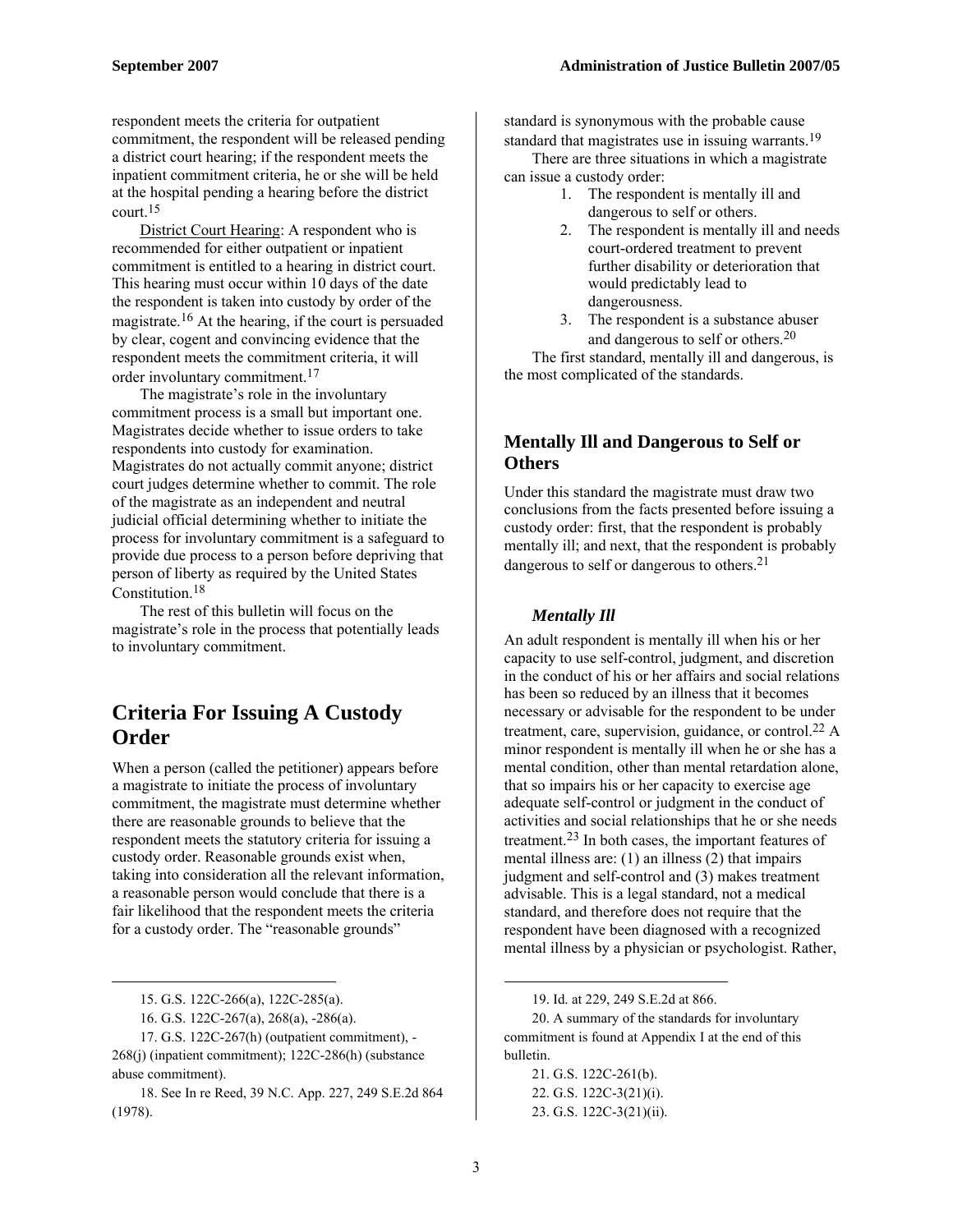the magistrate must listen for facts that show that the respondent needs treatment because of a mental condition that is impairing his or her ability to make judgments or exercise self-control.

In determining whether there are reasonable grounds to find that the respondent is mentally ill, a magistrate should look for conduct that is on the extreme ends of behaviors. Of course every person can, at times, engage in behavior that might be called extreme: a person can be so hostile that he slams the door in someone's face or so agitated that she drives off from the store with the grocery bags on top of her car. But in a respondent who is mentally ill, this behavior should go one step further: hostility may be taken to the point of attacking someone or anxiety may be manifested by a complete inability to carry on with the other functions of daily life. Also the extreme behavior is continuing rather than a one-time occurrence. The magistrate must examine the information provided about the respondent's behavior, movements, speech, motions and thoughts. For example, is the respondent seeing things that are not really there? Is the respondent in constant motion or is he totally quiet and apathetic? Appendix II at the end of this bulletin gives examples of the kinds of extreme behaviors that might indicate mental illness.

If a magistrate determines that the respondent is probably mentally ill, the next step is to determine whether the respondent is probably dangerous to self or others.

#### *Dangerous to Self*

A petitioner can show that the respondent is dangerous to self in three different ways: Respondent is unable to care for himself or herself, is suicidal, or has engaged in self-mutilation.

#### *Respondent is unable to care for self*

The first way of proving dangerousness is by showing that, within the relevant past, the respondent has been unable to care for himself or herself and as a result is likely to suffer serious physical debilitation in the near future if treatment is not given.24 Magistrates should note that although the appellate cases cited in this bulletin are instructive, they are based on evidence presented at the district court hearing where the standard of proof—clear, cogent, and convincing evidence—is significantly higher than the reasonable grounds determination that the magistrate must make. The requirement that the behavior have occurred within the "relevant past"

 $\overline{a}$ 

does not mean that the behavior must have occurred within the "recent past." There is no specific time within which the past behavior must have occurred to be relevant. (The concept of "relevant past" is discussed more thoroughly below at page 7.)

The test for finding that the respondent is unable to care for self has two prongs and both must be satisfied before issuing a custody order. First, the magistrate must determine that the respondent has acted in such a way as to show that he or she probably would be unable, without care, supervision, and the continued assistance of others not otherwise available, to exercise self-control, judgment, and discretion in the conduct of daily responsibilities and social relations, or to satisfy the need for nourishment, personal or medical care, shelter, or self-protection and safety. Put more simply, the first prong requires the magistrate to find that the respondent probably would be unable to care for himself or herself in regard to daily affairs without treatment. For example, a respondent, who required anti-psychotic medication but refused to take it, would not eat properly, and refused recommended outpatient treatment was found dangerous to himself. Failure to care for medical, dietary, and grooming needs meets the test of dangerousness to self, the court said.<sup>25</sup> On the other hand, unusual eating habits alone may not show dangerousness to self. The North Carolina Court of Appeals was hesitant to find that a respondent who fasted for a time, then ate a whole chicken or loaf of bread, and also ate about five pounds of sugar every two days was dangerous to himself.<sup>26</sup>

If the respondent seems unable to care for his or her daily needs, the magistrate must go on to make a second, more specific, finding that this inability to care for self creates a probability that the respondent will suffer serious physical debilitation within the near future. In the example above, where the respondent's dietary habits were irregular, the court noted that it could not find a likelihood of serious debilitation because the state had presented no evidence of the effect of the irregular diet on the respondent, or any evidence on how long he had been eating that way.27 The result might have been different if the respondent was diabetic. On the other

27. Id. at 29, 270 S.E.2d at 540.

<sup>24.</sup> G.S. 122C-3(11)a.1.

<sup>25.</sup> In re Lowery, 110 N.C. App. 67, 428 S.E.2d 861 (1993).

<sup>26.</sup> In re Monroe, 49 N.C. App. 23, 270 S.E.2d 537 (1980). The decision was an appeal from the district court's commitment so the standard of proof that was not met was clear, cogent and convincing rather than the magistrate's standard of reasonable grounds.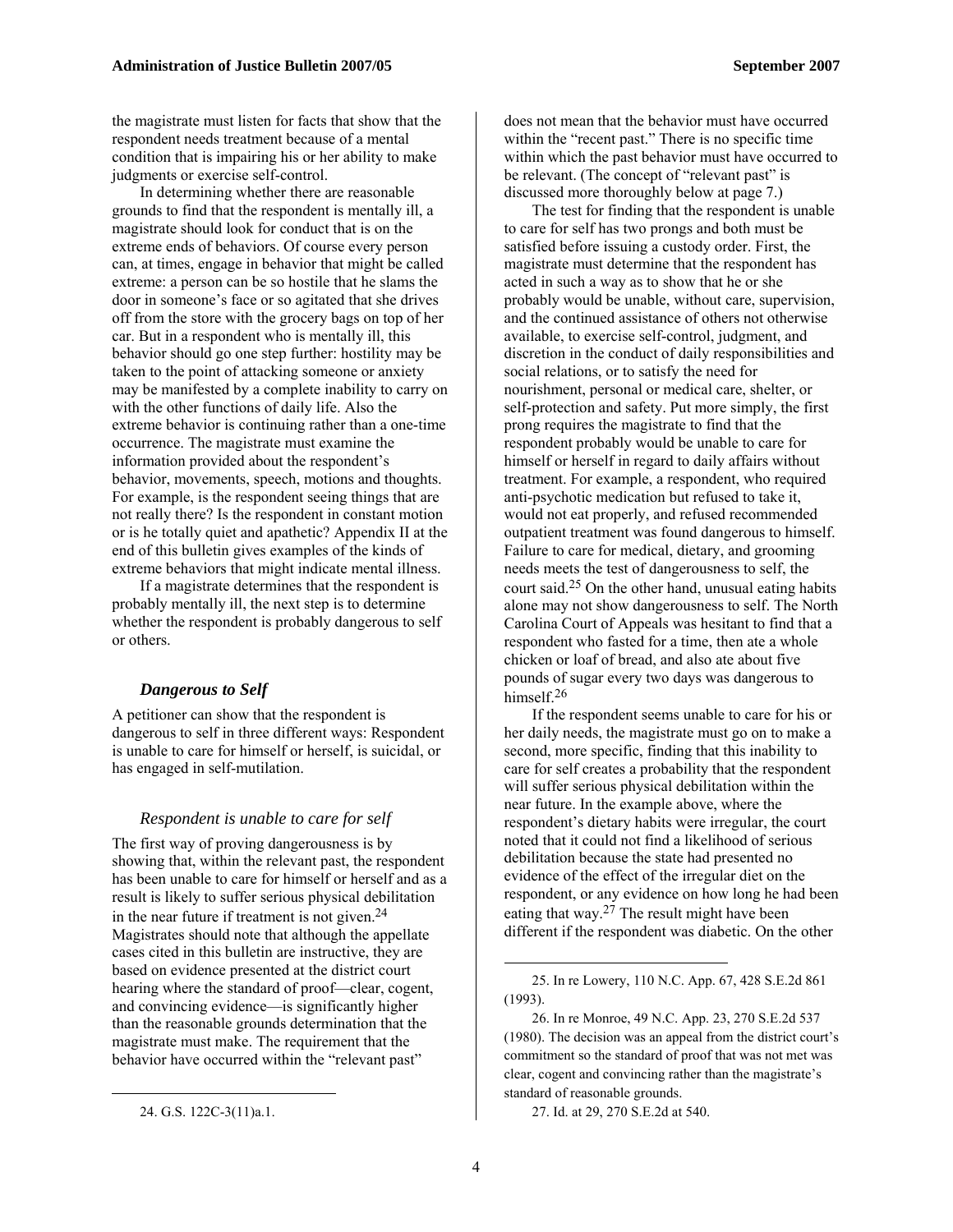hand, where a petitioner presented evidence that the respondent had been living in her car for two weeks during the winter, had been unemployed for the last year, having left her job because she felt she was being harassed, and had no plans for earning income, and that her only means of subsistence was food brought by the petitioner, the court found that the respondent was at risk of serious physical debilitation.28 In determining the reasonable probability of future dangerous conduct, the magistrate may consider previous episodes of dangerousness to self.29

If the petitioner presents evidence that the respondent's behavior is grossly irrational, that the respondent is unable to control his or her actions, that the respondent's behavior is grossly inappropriate to the situation, or that the respondent's insight and judgment are severely impaired, the magistrate may presume that the respondent probably meets this second prong.<sup>30</sup>

To summarize, a magistrate may find a respondent dangerous to self if the respondent seems unable to take care of his or her daily needs and is likely to suffer serious physical debilitation in the near future if he or she does not receive treatment. However, the respondent cannot be found dangerous to self merely because he or she behaves in a way that may provoke others to harm him or her. For example, a respondent who was not physically violent herself, but who aggressively preached on the street corner, trying to convert all passersby, was not dangerous to herself merely because someone who reacted negatively to her conversion attempt might react in a way that is physically harmful to her. $31$ 

#### *Respondent is suicidal*

A respondent also can be dangerous to self if he or she has attempted or threatened suicide and there is a reasonable probability of suicide unless the respondent receives adequate treatment.32 The magistrate may choose to treat an attempt at suicide, alone, as sufficient evidence that there is a reasonable probability of suicide. The magistrate also may treat a threat of suicide as grounds for issuing a custody order and leave the determination of whether there is

1

a future likelihood of suicide to the examiners. Whether a statement constitutes a threat of suicide will depend on the respondent's history and the context in which the statement was made: for example, a statement like "I could kill myself" probably is not a threat of suicide when it comes from a person who has just done something enormously embarrassing, but it may be when it comes from someone who has suffered a dramatic loss of some kind.

#### *Respondent has engaged in self-mutilation*

The third way to show a respondent is dangerous to self is to prove that he or she has mutilated or attempted to mutilate himself or herself and that serious mutilation is likely to occur again unless the respondent is committed.33 No North Carolina appellate cases have discussed this ground for commitment. Self-harm or self-injurious behavior is fairly prevalent today, 34 particularly among adolescents and may include burning, biting, cutting, head banging, picking at skin, pulling out hair, bruising. But some self-harm, while needing treatment, does not rise to the level of self-mutilation necessary for involuntary commitment, and the magistrate must be careful to distinguish between the two. The involuntary commitment statute requires that the magistrate find that serious self-mutilation is likely to occur unless the respondent is committed. Therefore, the frequency and the severity or seriousness of the injury is critical. The magistrate should also look at other factors such as the reason for the self-harm, whether the respondent has access to weapons to do serious harm, and the progression of seriousness of the injuries. One case from another state in which the facts showed dangerousness to self based on self-mutilative behavior indicated that the patient had a history of cutting himself, injuring

34. About one percent of the United States population uses physical self-injury as a way of dealing with overwhelming feelings or situations, but the problem is more prevalent among teenagers where an estimated ten percent have experimented with self-mutilation. Teenagers and Self Mutilation: The Facts, http://www.psychiatricdisorders.com/warning-signs/self-mutilation.php. A recent study published in the August 2007 issue of the journal, Psychological Medicine, indicated 46% of U.S. high school students surveyed had practiced some form of selfmutilation in the past year. David Andreatta, Self-injury Might Be More Common Than Thought, RALEIGH NEWS & OBSERVER, July 2, 2007 at A3.

<sup>28.</sup> In re Medlin, 59 N.C. App. 33, 295 S.E.2d 604 (1982). The finding that the respondent was mentally ill was not disputed.

<sup>29.</sup> G.S 122C-3(11)a.

<sup>30.</sup> G.S. 122C-3(11)a.1.II.

<sup>31.</sup> In re Hogan, 32 N.C. App. 429, 232 S.E.2d 492

<sup>(1977).</sup> 

<sup>32.</sup> G.S. 122C-3(11)a.2.

<sup>33.</sup> G.S. 122C-3(11)a.3.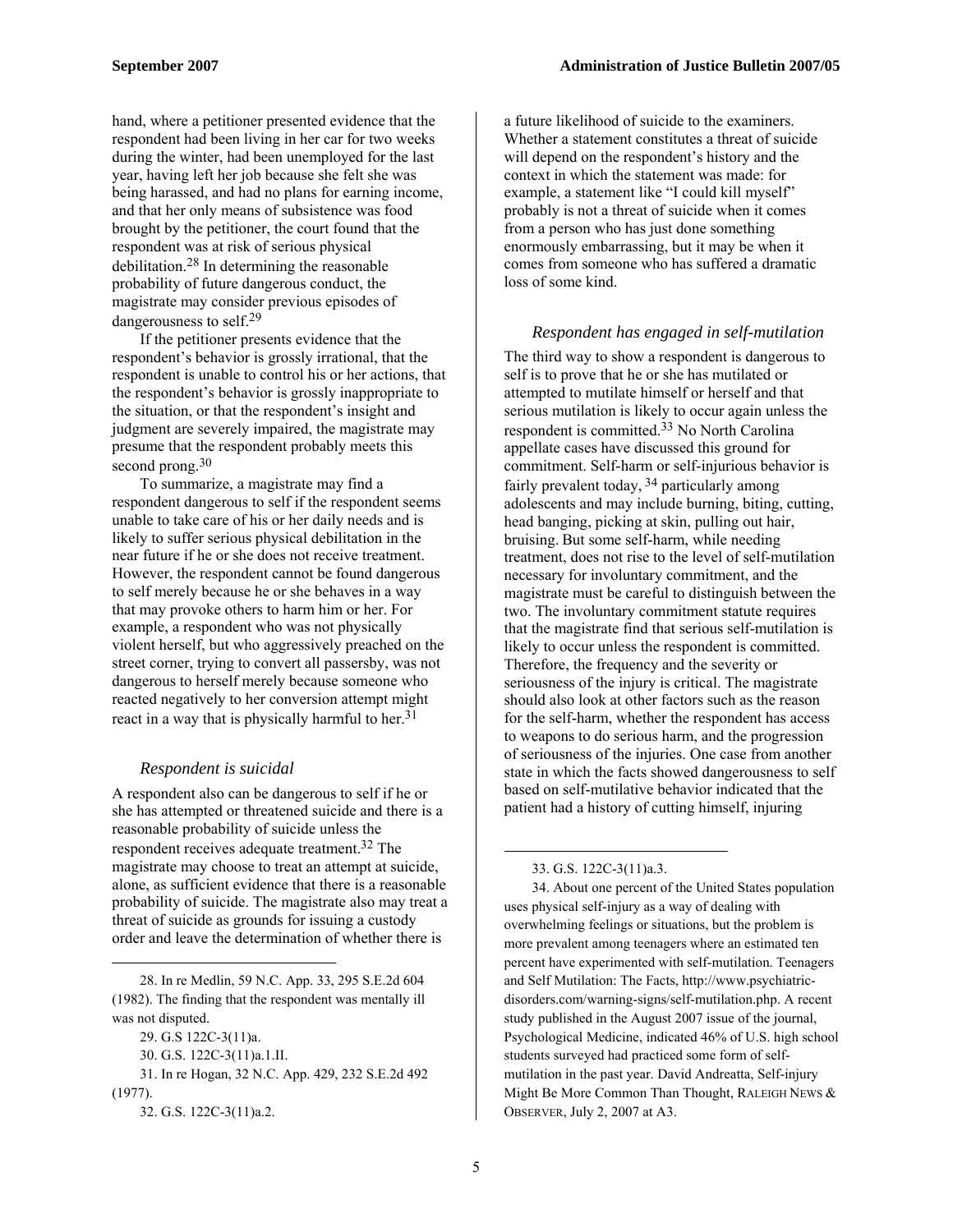himself very seriously to the point that he required blood transfusions 35

#### *Dangerous to Others*

A magistrate must also issue a custody order for a mentally ill respondent if he or she is dangerous to others. A respondent is dangerous to others if, within the relevant past, he or she has: (1) inflicted or attempted to inflict serious bodily harm on another, or has acted in a way that creates a substantial risk of serious bodily harm to another, or has engaged in extreme destruction of property, and (2) there is a reasonable probability that such conduct will be repeated.36

#### *Respondent has inflicted or attempted to inflict serious bodily harm on another*

Most cases coming before a magistrate probably will be fairly clear cut as to whether the respondent inflicted or attempted to inflict serious bodily harm on another person. But what if the respondent has only threatened to inflict serious bodily harm on another? Is the threat a sufficient basis for finding that the respondent is dangerous to others? Courts addressing the issue have concluded that overt dangerous actions are not necessary to conclude that a respondent is dangerous to others. For example, a respondent who threatened his aged and nervous mother and family with increasing frequency over several weeks, saying he was going to "get you all," in conjunction with evidence that he believed his family had sexually seduced him and that he appeared ready to fight any time one of them said something to him, led the court to conclude that the respondent was dangerous to others.37 In another case, a respondent was found dangerous to others based on evidence that he kept an iron pipe and hatchet under his bed and, through threats, had kept his mother in one chair, unmoving, while he screamed, shouted, cursed, and threatened to "bust" her head if she called anybody.<sup>38</sup> A respondent who had threatened many people in the neighborhood and

1

had threatened to cut her brother's throat was found dangerous to others.39

In order to find a respondent dangerous to others on the basis of threats alone, however, the petitioner must present specific evidence about the kind of harm the respondent threatened, when the threats were made, and in what context. For example, the mere allegation that the "respondent ha[d] made statements to her husband of a threatening nature," without more, is insufficient.<sup>40</sup>

One issue that sometimes troubles magistrates is commitment of persons who are residing in nursing homes. For example, a resident of the nursing home who suffers from dementia or bipolar disorder becomes violent and attacks another resident of the nursing home and the nursing home staff seeks to have the resident involuntarily committed. The fact that the respondent is in a nursing home or the fact that the respondent suffers from dementia should not result in any different decision by the magistrate. If the magistrate finds reasonable grounds to believe the respondent is mentally ill (i.e., has an illness—and dementia and Alzheimer's disease are mental illnesses--that impairs judgment and self-control and makes treatment advisable) and is dangerous to self or others, the magistrate should issue a custody order.

#### *Respondent's behavior creates a substantial risk of serious harm*

There are no reported North Carolina cases that have addressed a respondent whose actions, though not intended to inflict serious bodily harm on another, have nonetheless created a substantial risk of serious harm. Some situations, of course, will be clear cut: if the respondent, while playing with matches, sets fire to an occupied twenty-unit apartment building in the middle of the night, the respondent's behavior creates a substantial risk of serious harm. Other cases will require a judgment call: if the respondent has a habit of digging man-sized holes in a field near his house, whether or not such conduct creates a substantial risk of serious harm depends on the depth of the holes, the amount of pedestrian traffic in the field, and the visibility of the holes to pedestrians who do walk in the field. If the field sees significant pedestrian traffic, and the respondent artfully covers the holes

<sup>35.</sup> In re Best Interest of M.G. 2002 WL 31854887 (Tex. App.-Tyler 2002)

<sup>36.</sup> G.S. 122C-3(11)(b).

<sup>37.</sup> In re Monroe, 49 N.C. App. 23, 270 S.E.2d 537 (1980).

<sup>38.</sup> In re Collins, 49 N.C. App. 243, 271 S.E.2d 72 (1980).

<sup>39.</sup> In re Jackson, 60 N.C. App. 581, 299 S.E.2d 677 (1983). This respondent had also cut her brother's hand within the last week, but the court did not discuss the seriousness of this cut or its role in the determination that she was dangerous to others.

<sup>40.</sup> In re Holt, 54 N.C. App. 352, 354, 283 S.E.2d 413, 415 (1981).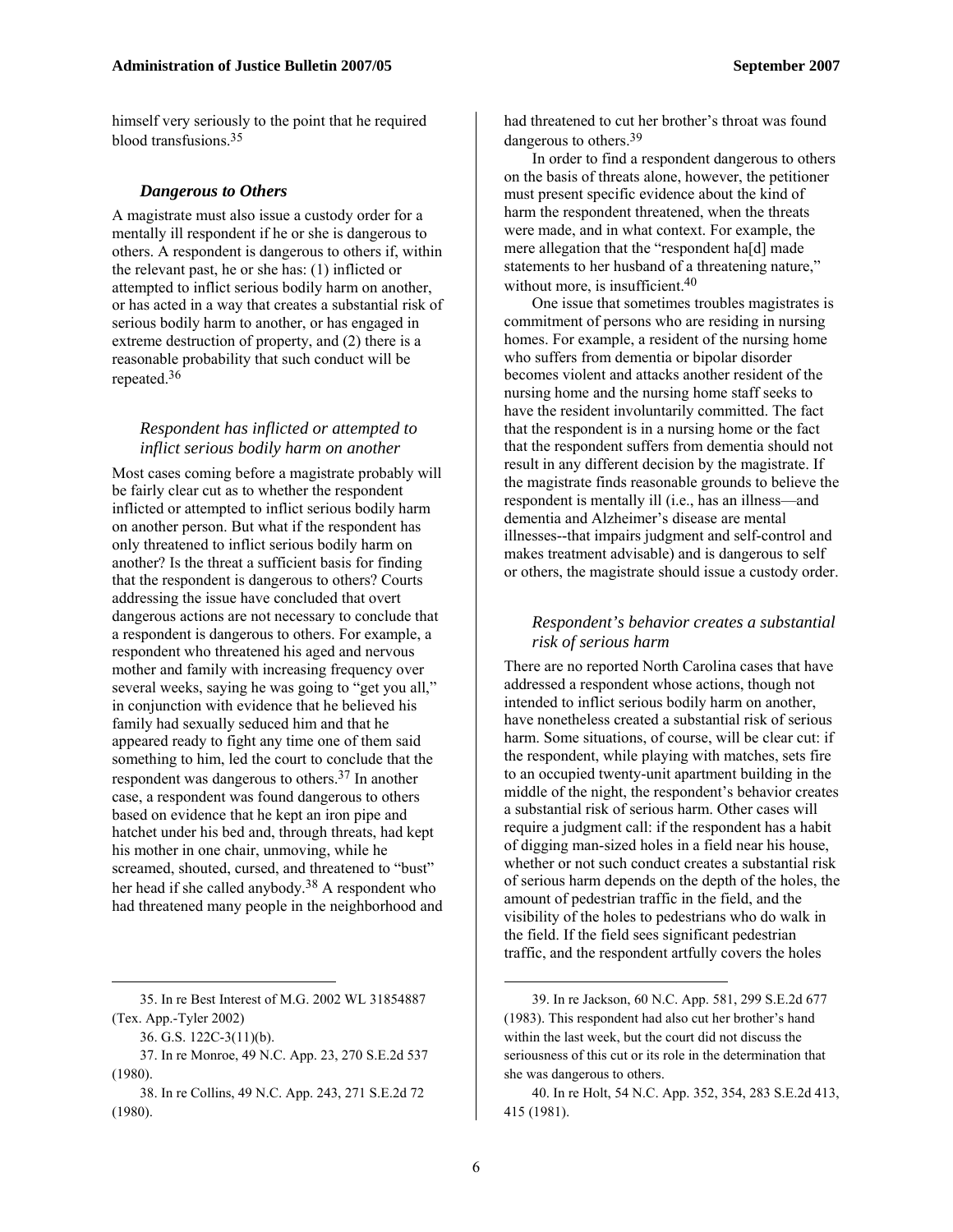with grass, the holes may create a substantial risk, but if the holes are only two inches deep, they may not create a risk of serious physical harm.

#### *Respondent has engaged in extreme destruction of property*

The one reported case in North Carolina dealing with dangerousness to others based on engaging in extreme destruction of property emphasized the "extreme" requirement. In that case the respondent had used a hammer to break everything she could find in her house, including the television, the telephone, and all available glass.<sup>41</sup>

#### *Reasonable probability of dangerous behavior being repeated*

Unlike the second prong of the dangerousness to self test, the second prong of the dangerousness to others test—a reasonable probability that the dangerous behavior will be repeated—has not been emphasized in court cases. The statute provides that the magistrate may consider previous episodes of dangerous behavior in determining future probability of dangerous conduct.42 Therefore, as long as the magistrate finds past acts of dangerousness this prong is satisfied.

#### *Within the relevant past*

The tests for dangerousness to self and others share the requirement that the respondent's allegedly dangerous behavior has occurred within the relevant past*.* This requirement is no different than the requirement of relevance in evidence law, generally. That is, any information that tends to make the existence of a material fact more or less likely is relevant.43 In the context of involuntary commitment, the respondent's behavior occurred within the relevant past if the behavior makes it more or less likely that the respondent is dangerous to self or others at the time commitment is considered. "[The] acts are relevant because they occurred close enough in time to the district court [or magistrate's] hearing to have probative value on the ultimate question before the court of whether there was a 'reasonable probability that such [violent] conduct [would] be

41. In re Williamson, 36 N.C. App. 362, 244 S.E.2d 189 (1978). There was also evidence that the respondent threatened to physically injure family members.

1

repeated.'"44 So, for example, if the petitioner presents information that the mentally ill respondent, now thirty years old, went through a period when she was ten where she would only eat dirt, the behavior probably did not occur within the relevant past.

The concept of within the relevant past does not depend solely on the passage of time, however, but on the totality of the circumstances as the petitioner presents them. For example, the petitioner presents evidence that the mentally ill respondent tried to kill his brother three years ago after refusing to take medication prescribed for his mental illness. This information may seem remote in time. However, if the petitioner supplements this evidence with the information that the mentally ill respondent has once again stopped taking his prescription medication and is exhibiting symptoms similar to those that preceded the three-year-old incident, that three-year-old evidence may have occurred within the relevant past. Although most information the magistrate hears will probably not be this remote, the important thing to remember is that there is no bright-line in time beyond which information is no longer relevant. In fact, one of the problems the General Assembly wanted to cure in changing the language of the standard from "within the recent past" to "within the relevant past" was the practice of some judicial officials of setting a specific limit on the time frame for the conduct.45

#### *Summary*

The magistrate must issue a custody order when he or she finds reasonable grounds to believe that the respondent is probably mentally ill and dangerous to self or others.

- Mental illness has three elements:
- (1) an illness
- (2) that impairs judgment and self-control
- (3) to a degree that makes treatment or supervision advisable.

A respondent is dangerousness to self if he or she:

- (1) is unable to care for self and there is a reasonable probability of serious physical debilitation in the near future or
- (2) has attempted or threatened suicide and there is a reasonable probability of suicide or

<sup>42.</sup> G.S. 122C-3(11)b.

<sup>43.</sup> G.S. 8C-1, Rule 401.

<sup>44.</sup> Davis v. N.C. Dep't of Human Res., 121 N.C. App. 105, 115, 465 S.E.2d, 2, 8 (1995)

<sup>45.</sup> See Joan Brannon "Mental Health," NORTH CAROLINA LEGISLATION 1989 at 127 (Institute of Government 1990).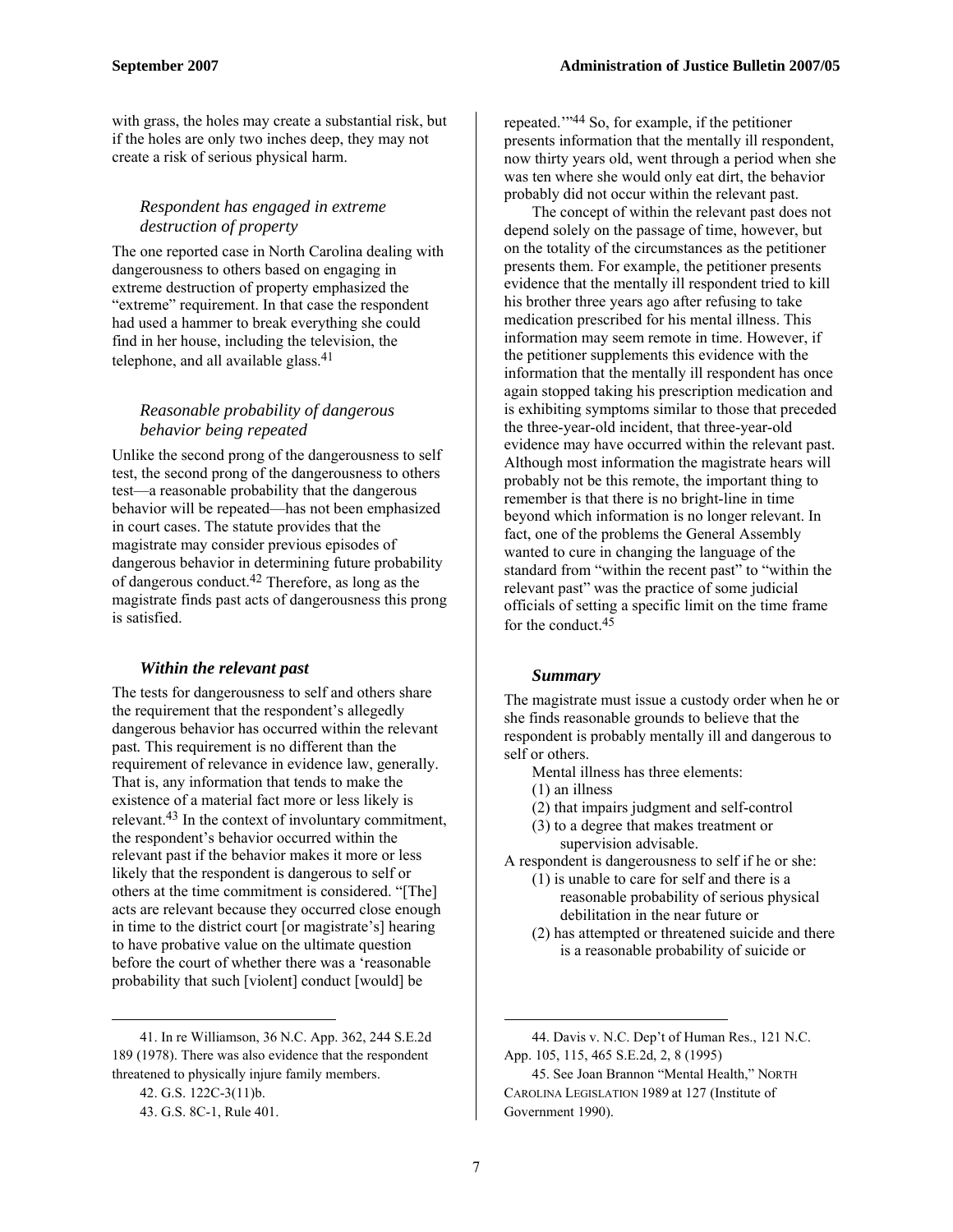(3) has mutilated, or attempted to mutilate, himself or herself and there is a reasonable probability of serious self-mutilation.

A respondent is dangerous to others if

- (1) he or she has:
	- (a) inflicted or attempted to inflict serious bodily harm on another or
	- (b) acted in a way that creates a substantial risk of serious bodily harm to another or
	- (c) engaged in extreme destruction of property and
- (2) there is a reasonable probability that such conduct will be repeated.

#### **Mentally Ill and in Need of Treatment**

Even if a mentally ill respondent is not dangerous to self or others, a magistrate still must issue a custody order if the respondent, based on his or her psychiatric history, is in need of treatment to prevent further disability or deterioration that would predictably lead to dangerousness.46 Mental illness in this context means the same thing as mental illness in the inpatient commitment context: (1) an illness (2) that impairs judgment and self-control (3) to the extent that treatment or supervision is advisable. Although this standard (unlike the mentally ill and dangerous to self or others standard) does not specifically require the petitioner to show that within the relevant past the respondent has engaged in, attempted, or threatened to engage in conduct that is dangerous to self or others, such evidence seems necessary to show a psychiatric history indicating that deterioration leading to dangerousness is likely. That is, psychiatric history that would make dangerous deterioration predictable is bound to be a history of past instances in which the respondent did become dangerous. For example, if the petitioner presents evidence that the respondent has stopped taking her antipsychotic medication and states that the lack of medication will make the respondent dangerous, this statement alone probably is not sufficient grounds to issue a custody order: it should be supported by information that when the respondent has gone off her medication in the past she has done, attempted, or threatened to do, something dangerous.

#### **Involuntary Commitment of Mentally Retarded Respondents**

 $\overline{a}$ 

Special rules apply in issuing custody orders for mentally ill persons who are also mentally retarded. A mentally retarded respondent may be involuntarily committed only if he or she meets one of the standards set out above; that is, the respondent must be mentally ill and dangerous to self or others or must be mentally ill and in need of treatment to prevent deterioration that would predictably lead to dangerousness.47 It is often difficult, if not impossible, to determine whether the dangerous behavior is caused by the mental retardation or mental illness, If the magistrate finds reasonable grounds to believe the respondent is mentally ill as well as mentally retarded and if the magistrate finds dangerousness to self or others, the magistrate should issue the commitment order and leave it to the professionals to determine whether involuntary commitment is appropriate for the respondent.

Moreover, a mentally retarded person cannot be admitted to a state psychiatric hospital unless the respondent is so extremely dangerous as to pose a serious threat to the community and to other patients in a non-state hospital or is so gravely disabled by both multiple disorders and medical fragility or deafness that alternative care is inappropriate. In both of those situations the determination of whether the respondent meets the criteria for commitment to a state psychiatric hospital is made by the Local Management Entity for the area where the respondent resides or is found.48 If a respondent is mentally retarded, the petitioner must produce facts indicating this on the petition, and the magistrate must specifically note it on the custody order.

"Mental retardation" is defined as "significantly subaverage general intellectual functioning existing concurrently with deficits in adaptive behavior and manifested before age 22."49 Making such a diagnosis is beyond the knowledge of lay petitioners and magistrates alike and should be left to the professional examiner. However, the petition must

48. G.S. 122C-261(f). 49. G.S. 122C-3(22) (1996).

<sup>46.</sup> G.S. 122C-261(b).

<sup>47.</sup> G.S. 122C-261(b). In Thomas S. v. Flaherty, 699 F. Supp. 1178 (W.D.N.C. 1988) a federal district court held that North Carolina was inappropriately confining and treating mentally ill retarded persons in the state psychiatric hospitals and ordered the state to provide a full range of habilitative treatment for mentally retarded persons confined in state psychiatric hospitals. The requirement limiting admission to state hospitals was enacted in 1995 in response to that case. See Joan Brannon, 1996 Legislation Amending the Involuntary Commitment and Domestic Violence Laws, ADMINISTRATION OF JUSTICE MEMORANDUM No. 96/04 at 1.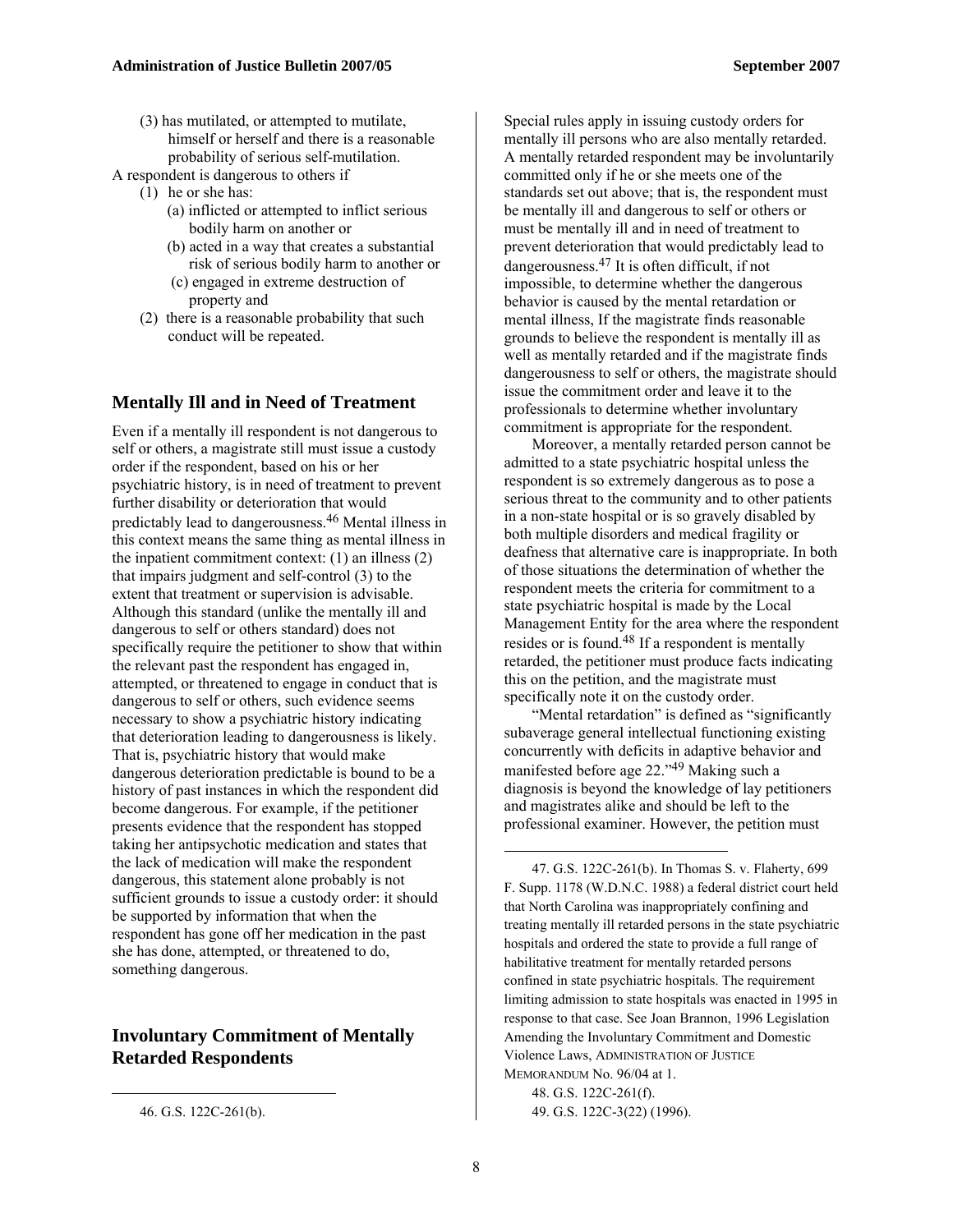include facts indicating mental retardation. Four questions can help a magistrate determine whether the respondent is probably mentally retarded:

- (1) Has a doctor or psychologist ever said that the respondent has mental retardation?
- (2) Has the respondent ever been in special education classes for students with mental retardation?
- (3) Has the respondent ever received special services for respondents with mental retardation such as sheltered workshops or group home placement?
- (4) Did the problems relating to intelligence and functioning begin before age 22?

In order to find the respondent mentally retarded, the answer to the fourth question must be "yes" and at least one of the other three questions must also be answered in the affirmative.50

The special provisions regarding mentally retarded persons do not apply to substance abuse commitments.

#### **Substance Abuse Commitment**

Magistrates may also be asked to issue custody orders for respondents who are substance abusers. The standard for issuing a custody order in these circumstances is: (1) the respondent is a substance abuser who is  $(2)$  dangerous to self or others.<sup>51</sup> Substance abuse means the pathological use or abuse of alcohol or other drugs in a way, or to a degree, that produces an impairment in personal, social, or occupational functioning; it may include a pattern of tolerance and withdrawal.52 The use does not need to have occurred over any certain length of time or in any certain amount. To be pathological the use need only be habitual or compulsive and have a negative impact on the respondent's functioning. Such functional impairment might mean, for example, that the respondent misses important meetings at work because of alcohol or drugs, verbally abuses friends and family members when drunk, or suffers delusions when she has gone too long without drugs or alcohol.

A magistrate who finds that the respondent is probably a substance abuser and is dangerous to self or others must issue a custody order. The standard for assessing danger to self or others is the same as described under the standard for inpatient commitment of persons with mental illness.

 $\overline{a}$ 

# **Procedure for Initiating Involuntary Commitment**

To begin the process of involuntary commitment a person must petition for an order (the custody order) to have the respondent picked up for examination by a physician. Petitioning for a custody order differs in several significant ways from the usual small claims court procedure. First of all, the procedure is not a trial; it is merely a mechanism to have the respondent taken into custody for examination. Petitioning for a custody order is an ex parte hearing: that is, the hearing takes place without notice to, or the presence of, the opposing party—in this case, the respondent. The respondent normally is not present, but even if respondent is present, the usual procedure for presentation of evidence is not followed. The respondent is not part of the process and does not present evidence in his or her favor or get to cross examine the petitioner or petitioner's witnesses. Also, two fundamental rules of evidence are not followed in petitioning for involuntary commitment. First, the petitioner is deemed a competent witness even in cases where he or she has no personal, firsthand, knowledge of the respondent's state. This departure from the rules of evidence leads to the second, which is that a petitioner can prove his or her case, and the respondent may be taken into custody and transported for examination, entirely on the basis of hearsay evidence.53 In this last respect, hearing a petition for a custody order is like the probable cause determination in issuing criminal process.

#### **Who may initiate a petition?**

Anyone with information about the respondent may petition for a custody order.<sup>54</sup> The respondent's family members or friends, neighbors, social workers, teachers, physicians or law enforcement officers can all be petitioners. The petitioner's knowledge of the respondent's condition does not have to be firsthand; hearsay information about the respondent is acceptable. For example, a law enforcement officer may petition for a custody order on the basis of information told to him or her by the respondent's neighbor, or a respondent's sister may petition based on information from the respondent's mother. In this respect, the petition resembles an application for a warrant: hearsay evidence can be considered, but at the trial of the matter before a

<sup>50.</sup> Brannon, supra note 47 at 2-3.

<sup>51.</sup> G.S. 122C-281.

<sup>52.</sup> G.S. 122C-3(36). Unlike the definition of mental illness, this definition is a medical one.

<sup>53.</sup> In re Zollicoffer, 165 N.C. App. 462, 598 S.E.2d 696 (2004).

<sup>54.</sup> G.S. 122C-261(a), -281(a).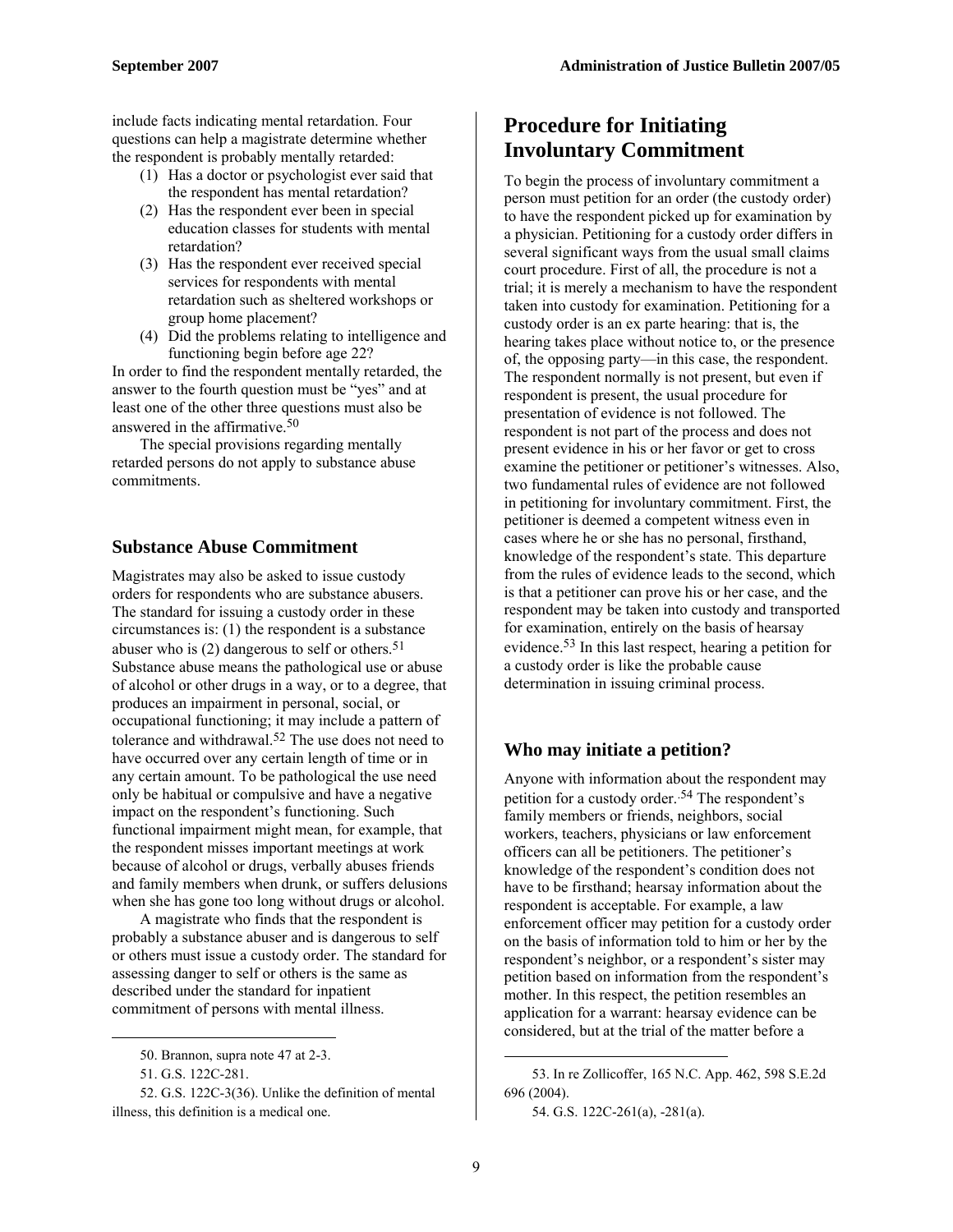district court, the witness must have personal knowledge of the facts about which he or she is testifying.

#### **Who is subject to a custody order?**

Any person may be subject to a custody order (assuming the petitioner presents sufficient evidence), no matter his or her age. Involuntary commitment of minor children may occur less frequently than of adults because parents (or guardians) are given the power to consent to treatment for their minor children and can have them admitted to treatment without showing dangerousness. Involuntary commitment thus generally occurs only when a child's parents do not consent to treatment, the parents cannot be found, or because of the child's dangerousness, the parents believe it is best to involuntarily commit the child. However, if the petitioner presents sufficient facts to commit a minor, the magistrate cannot refuse to issue a custody order for a minor simply because the parent could seek a voluntary admission.

#### **Where is the petition initiated?**

Petitions may be made to a magistrate in the county where the respondent lives or in the county where the respondent is found.55 For example, if a resident of Cabarrus County is found wandering the streets of downtown Charlotte without proper clothing, speaking to imaginary friends, either a magistrate in Cabarrus County or a magistrate in Mecklenburg County is authorized to issue a custody order for the respondent and the petitioner can go to either place. Most often the petition is brought in the county where the respondent is found. A respondent who is found in North Carolina need not be a resident of the state to be involuntarily committed. A Mecklenburg County magistrate could also issue a custody order for a resident of South Carolina who is found in Mecklenburg County.<sup>56</sup>

#### **How is a petition made?**

 $\overline{a}$ 

#### *Personal Appearance*

Most petitioners must appear personally before the magistrate to execute the petition.57 The magistrate may have the petitioner fill out the petition or may complete it for the petitioner after the petitioner has conveyed the relevant facts about the respondent's condition. Either way, the petitioner must swear to the facts contained in the petition. An unsworn petition cannot serve as the basis for issuance of a custody order.58

#### *Physician or Psychologist Petitioner*

One group of petitioners does not have to personally appear before the magistrate: when the petitioner is a physician or eligible psychologist<sup>59</sup> who has examined the respondent, he or she may execute an affidavit before any official authorized to administer oaths (usually a notary public) and submit the affidavit to the magistrate by delivering the original to the magistrate or sending a copy by telefacsimile transmission.60 The physician or psychologist examiner need not appear before the magistrate to testify, but the magistrate must have the notarized affidavit or a faxed copy of it in front of him or her and make a determination from the facts contained in the affidavit that the respondent meets the custody order criteria. Because the physician's or psychologist's evaluation must comply with the requirements of an initial examination, the physician or psychologist petitioner frequently will attach a form called "Examination and Recommendation to Determine the Necessity for Involuntary

59. There is a pilot program operating in several western Local Management Entities (LMEs) allowing the initial evaluation to be performed by a licensed clinical social worker, a masters level psychiatric nurse or a masters level certified addictions specialist in addition to a physician or eligible psychologist. In those LMEs when these clinicians perform the initial evaluation, they are treated like physicians and eligible psychologists and do not have to personally appear before the magistrate when they are the petitioner.

60. G.S. 122C-261(d). A similar provision for transmission by telefacsimile is not included in the substance abuse statute. However, since the procedure could be followed without a statutory provision, it can be followed in substance abuse commitments also.

<sup>55.</sup> G.S. 122C-261(a), -281(a).

<sup>56.</sup> If a resident of another state is involuntarily committed in North Carolina, the State psychiatric hospital may return the respondent to his or her home state. G.S. 122C-345.

<sup>57.</sup> G.S. 122C-261(a), -281(a).

<sup>58.</sup> In re Ingram, 74 N.C. App 579, 328 S.E.2d 588 (1985).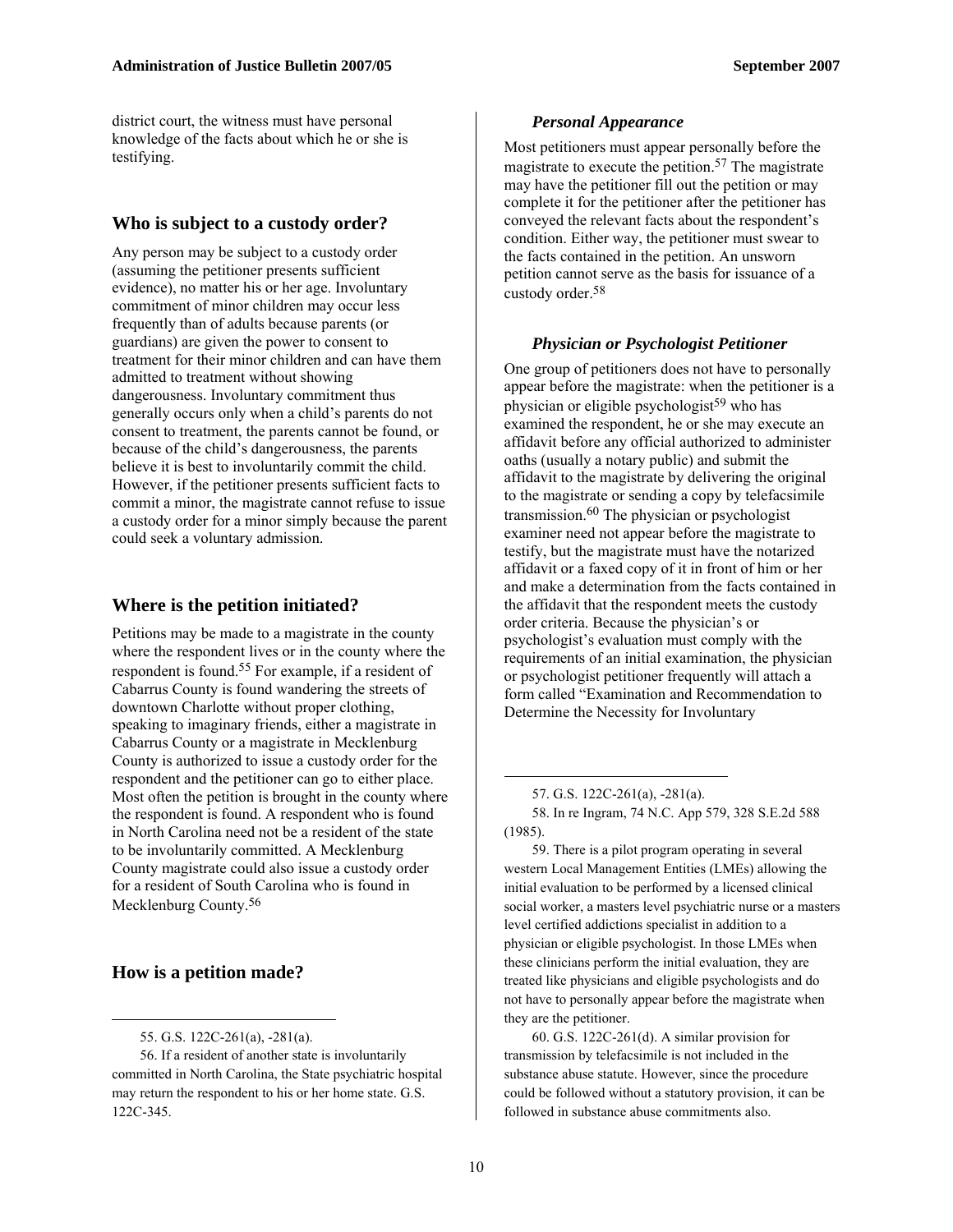Commitment"61 to the affidavit and the facts may be stated in the attachment.

If the affidavit is submitted by telefacsimile transmission, the physician or psychologist must mail the original no later than five days after transmission to the clerk or magistrate to be filed in the case file. Sometimes rather than mailing the original, the physician or psychologist will give it to the law enforcement officer who comes to the physician or psychologist to take the respondent into custody under the order.

#### *Petition Must Show Facts*

The "Affidavit and Petition for Involuntary Commitment" (AOC-SP-300) is a sworn affidavit setting forth facts that show that the respondent meets at least one of the standards for issuance of a custody order. The magistrate must issue a custody order if the petition shows that the respondent is probably: (1) mentally ill and dangerous to self or others; (2) mentally ill and in need of treatment to prevent deterioration that would predictably lead to dangerousness; or (3) a substance abuser who is dangerous to self or others.

The petition must set forth facts in support of petitioner's allegations and not just conclusions. Facts are assertions or statements about something having objective reality—an actual event in time or space. Conclusions are judgments. Statements in a petition such as "the respondent lacks self-control and is unable to provide for himself" or "the respondent is a mentally ill … person who is dangerous to [her]self or others [and] [r]espondent has strange behavior and irrational in her thinking"<sup>62</sup> are conclusions. An example of a statement of facts is: "For the past two weeks the respondent has been hallucinating, claiming that an escaped convict is after him and that his wife is secretly keeping the convict in the basement of their home. On three occasions between April 23 and 25 he threatened to shoot his wife if she does not get rid of the convict. On April 26, the respondent purchased a gun, shot his wife in the arm, and told her that she had three days to get the convict out of the house."

The facts stated in the petition must support all the criteria necessary for a custody order. The statement of facts above, for example, establishes that the respondent is probably mentally ill (hallucinating, claiming that an escaped convict is conspiring with his wife), that he inflicted serious physical harm on someone (shot his wife), and that there is a likelihood

1

such conduct will be repeated (past behavior and still hallucinating indicates conduct likely to reoccur); this statement of facts supports a finding that the respondent is mentally ill and dangerous to others. But recall the example of the mentally ill respondent who fasted for days at a time and then ate a whole loaf of bread or a chicken, and ate five pounds of sugar every two days. While this statement of facts may have supported a finding that the respondent was unable to care for himself, it did not show that he was in danger of serious physical debilitation, as required to find the respondent mentally ill and dangerous to himself. The following petition also was found to be insufficient to allege mental illness and dangerous to self: "Respondent has strange behavior and irrational in her thinking. Leaves home and no one knows of her whereabouts, and at times spends the night away from home. Accuses her husband of improprieties."63 An example of a sufficient petition based on respondent's danger to self is: "Respondent stopped taking her psychiatric medicine (Haldol) three weeks ago. She has begun having trouble sleeping at night and hasn't slept more than one hour in the past 48 hours. She hasn't bathed for a week and has been talking constantly for the last week even though normally she is a quiet person. Last night when it was 25 degrees outside, I found her walking around in the back yard in a short-sleeved shirt saying she was looking for her mother, who died fifteen years ago."

A petition adequate to obtain a custody order for a substance abuser might be the following: "The respondent has been smoking crack cocaine three times daily for the last two weeks; he lost his job two days ago when he showed up at work high and now that he has no income of his own to buy drugs today he beat his mother and father to steal their money."

When a respondent is mentally retarded as well as mentally ill, the petition might allege (in addition to facts necessary to support the other required elements for commitment) something to the effect that the respondent was identified as mentally retarded when she was in second grade and has been receiving special education services for the mentally retarded since that time. It is not clear whether it is necessary to allege facts regarding the mental retardation since that is not a criteria for commitment, but rather a special provision that affects the choice of hospitals for the respondent. However, since the statute requires the magistrate to find that "the respondent is also probably mentally ill<sup>364</sup> the safest practice is to include facts supporting that finding.

<sup>61.</sup> The form number is DMH 5-72-01 (Sept. 2001).

<sup>62.</sup> In re Ingram, 74 N.C. App. 579, 581, 328 S.E.2d 588, 589 (1985).

<sup>63.</sup> Id. 64. G.S. 122C-261(b).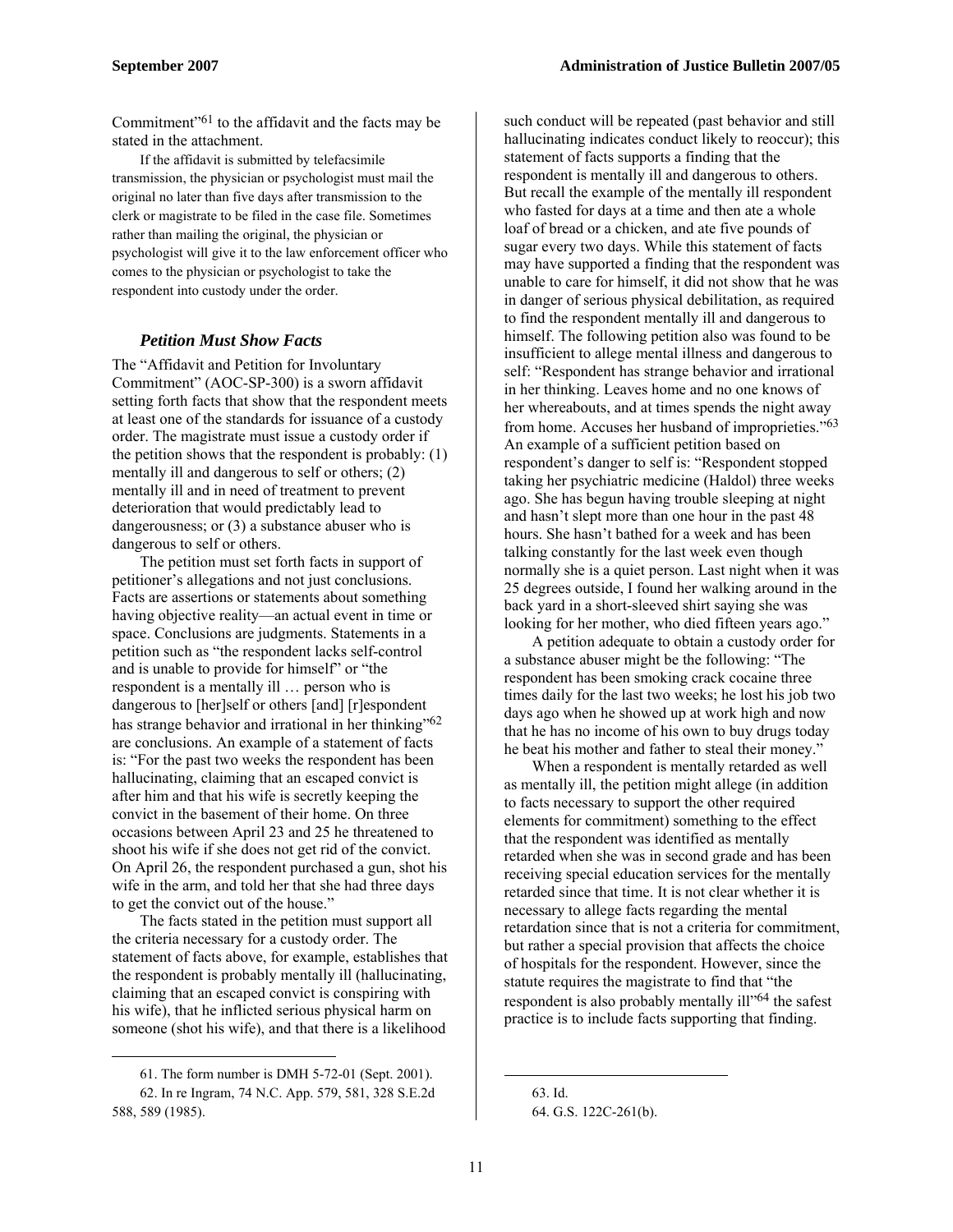#### **Magistrate's Role in Ascertaining Facts**

#### *Asking Questions*

A petitioner who appears before a magistrate seeking a custody order is often in a state of crisis. Due to this emotional state and the fact that the petitioner is probably not acquainted with the custody order criteria, the magistrate may have to actively participate in getting information from the petitioner and in writing the petition. The magistrate should always feel free to ask specific questions necessary to determine whether to issue a custody order.

Common questions to ask might include:

- 1. Has the respondent harmed or threatened to harm self or others within the past 24 hours? Within the last week? Month? Three months?
	- a. What did the respondent do to himself or herself?
	- b. What did the respondent do to you?
	- c. What did the respondent do to others?
- 2. Is the respondent hallucinating (seeing or hearing things that other people don't)? What kind of things is he or she hearing or seeing?
- 3. Can the respondent identify the day, where he or she is, his or her name or age?
- 4. Does the respondent have unreasonable thoughts that people are talking about him or her or are going to kill or hurt him or her? Tell me what he or she said, or how you learned this information?.
- 5. Is the respondent making exaggerated or elaborate claims, such as:
	- a. being on a special mission;
	- b. being another important and powerful person;
	- c. being part of a powerful organization?
- 6. Does the respondent have trouble sleeping at night? How long since the respondent had a normal night's sleep?
- 7. Has the respondent consumed more than one pint of alcohol per day for the past three to ten days?
- 8. Is the respondent taking any medication?
	- a. what is it?
	- b. has the respondent taken any illegal drugs within the past 24

hours? Month? Three months? What kind of drug? How much?

- 9. Has there been any change in the respondent's appetite? Has it grown or decreased? Is the respondent eating at all?
- 10. Is the respondent doing his or her normal activities? If not, what is the respondent doing differently?
- 11. Is the respondent unable to care for self because of his or her mental condition? Is he or she eating, sleeping, dressing, bathing, using the toilet, staying out of traffic?

#### *Writing Down All the Relevant Facts*

The magistrate must make sure that the petition itself contains all the facts about a respondent's present condition as well as information about previous episodes of dangerousness that are relevant to determining that there is a reasonable probability of future dangerous conduct or that would show the current deterioration would predictably result in dangerousness if treatment is not provided.<sup>65</sup> The facts must support all the bases for commitment that are checked on the order. For example, if the respondent is mentally ill and dangerous to self, the facts must support each of these prongs. If there is not enough space for this information on the petition itself, the magistrate should attach an extra sheet.

Full detail is important for two reasons: First, the district court judge is likely to dismiss the case if the petition is lacking in detail to support a custody order.66 "[A custody] order is essentially a judgment by which a person is deprived of his liberty …, and as a result, he is entitled to the safeguard of a determination by a neutral officer of the court that reasonable grounds exist for his original detention…."67 Even if the petitioner is a physician or psychologist, the petition must state sufficient facts to support the issuance of a custody order. Giving too much deference to physicians or psychologists, who are required to give facts like other petitioners, may result in the case being dismissed and is an abdication of the magistrate's role as an independent judicial official determining reasonable grounds to proceed.

67. In re Reed, 39 N.C. App. 227, 229, 249 S.E.2d 864, 866 (1978).

<sup>65.</sup> G.S. 122C-261(a), -281(a).

<sup>66.</sup> In re Ingram, 74 N.C. App. 579, 328 S.E.2d 588 (1985).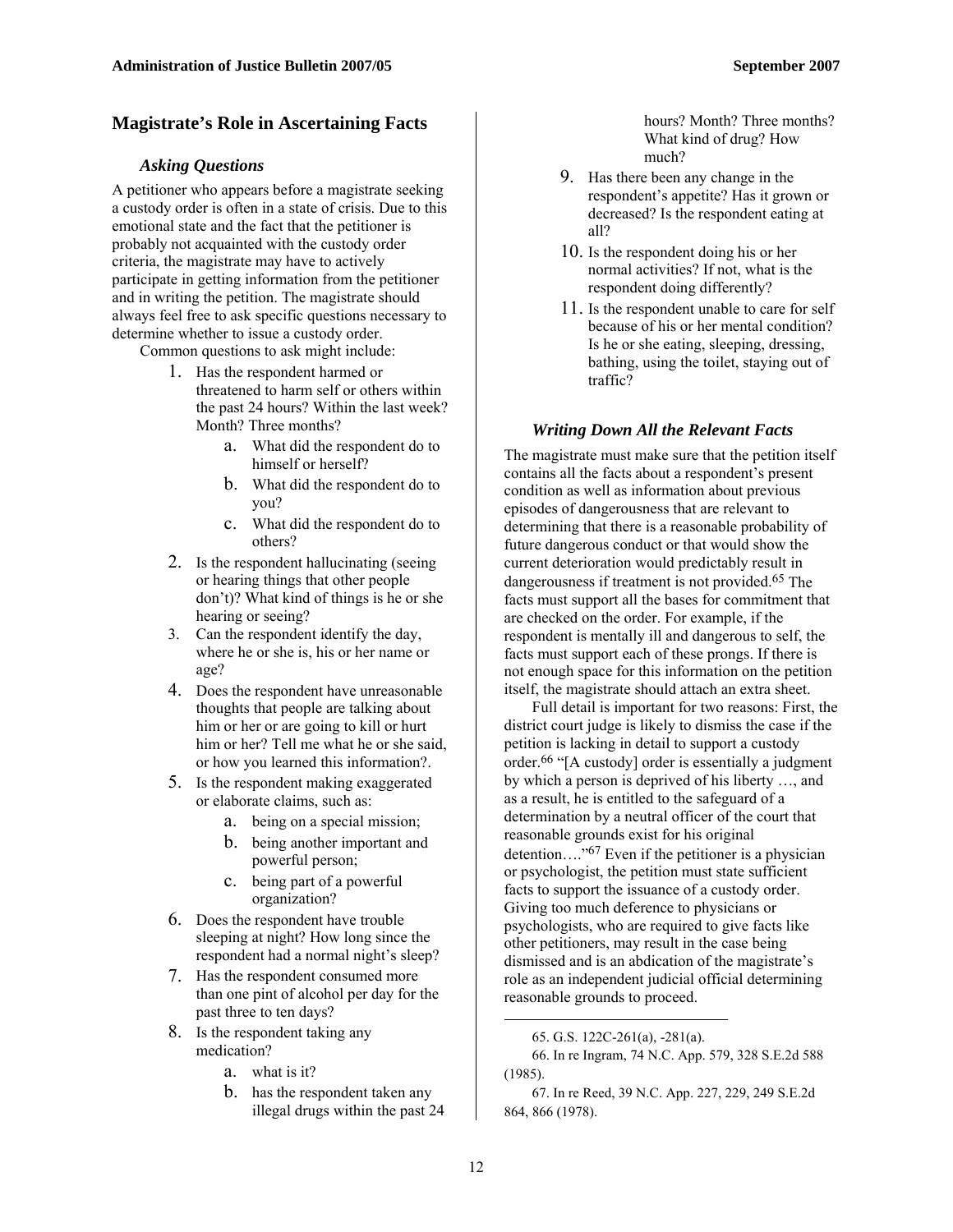Second, because the physician or psychologist who examines the respondent may not speak to anyone besides the respondent, the petition must convey to the examiner the respondent's current state and past history.

# **Denying The Custody Order**

If, after hearing the petitioner, the magistrate does not find reasonable grounds to believe that the respondent meets one of the custody order standards, the magistrate must not issue a custody order. In this circumstance, the magistrate does not have to fill out a petition (in those cases where the petitioner has not filled out his or her own petition) and is not required to make written findings of fact. The magistrate should give the petitioner the information necessary to contact the local mental health center and pursue whatever treatment options the respondent will voluntarily accept.

# **Issuing The Custody Order**

A magistrate who does find reasonable grounds to believe that the respondent meets one of the custody order standards must issue a custody order. Where the statutory criteria for issuing a custody order are met, the magistrate should issue a custody order even if the respondent, either in person or via the petitioner, agrees to submit to treatment voluntarily. The reason for this result is this: it is possible that the respondent, because of mental illness or substance abuse, may not have the capacity to consent to treatment. Whether the capacity to consent does exist is a determination that should be left to the professional examiner and, if the respondent has capacity to consent, the examiner may convert the involuntary commitment to a voluntary admission. In a case from Florida the respondent agreed to hospitalization but later claimed that he was deprived of his liberty without due process because he didn't have the mental capacity to understand his consent. He successfully claimed that the hospitalization should have occurred under the involuntary commitment process where he would have been afforded the due process safeguards inherent in that procedure.68 The bottom line is that if a respondent meets the custody order criteria, the magistrate should issue the order.

 $\overline{a}$ 

The kind of order the magistrate issues will depend on who the petitioner is.

#### *When the Petitioner is Not a Physician or Psychologist*

When the petitioner is not a physician or eligible psychologist, the magistrate will use the form entitled "Findings and Custody Order Involuntary Commitment" (AOC-SP-302).

#### *Findings*

In issuing the order itself the magistrate must first make "findings" of fact. The order contains three possible findings: (1) the respondent is mentally ill and dangerous to self or others or in need of treatment to prevent deterioration that would predictably lead to dangerousness; (2) the respondent, in addition to being mentally ill, is also mentally retarded; or (3) the respondent is a substance abuser and dangerous to self or others. The magistrate should check all that apply, and it is possible that all three could apply. The magistrate, however, may only check the mental retardation box [box (2)] if the respondent is also mentally ill and that box was also checked. If the respondent is a substance abuser and also mentally retarded, there is no similar requirement to make findings concerning mental retardation.

#### *Order*

Under the order the magistrate should check the block that directs "any law enforcement officer" to take the respondent into custody and take the respondent for examination by a person authorized by law to conduct the examination (block 1). The officer must take the respondent to an area facility<sup>69</sup> for examination; if a proper person to perform the examination is not available in the area facility or no facility is available, the officer takes the respondent to any physician or psychologist locally available,  $70$ which typically is the emergency department of the nearest general hospital. If the initial examiner recommends inpatient commitment, the order directs a law enforcement officer to transport the respondent to a designated 24-hour facility for a second examination.

<sup>68.</sup> Zinermon v. Burch, 494 U.S. 113, 110 S.Ct. 975, 108 L.Ed. 2d 100 (1990).

<sup>69.</sup> An "area facility" is a facility operated by or under contract with an area mental health authority. G.S. 122C-3(14).

<sup>70.</sup> G.S. 122C-263(a), -283(a).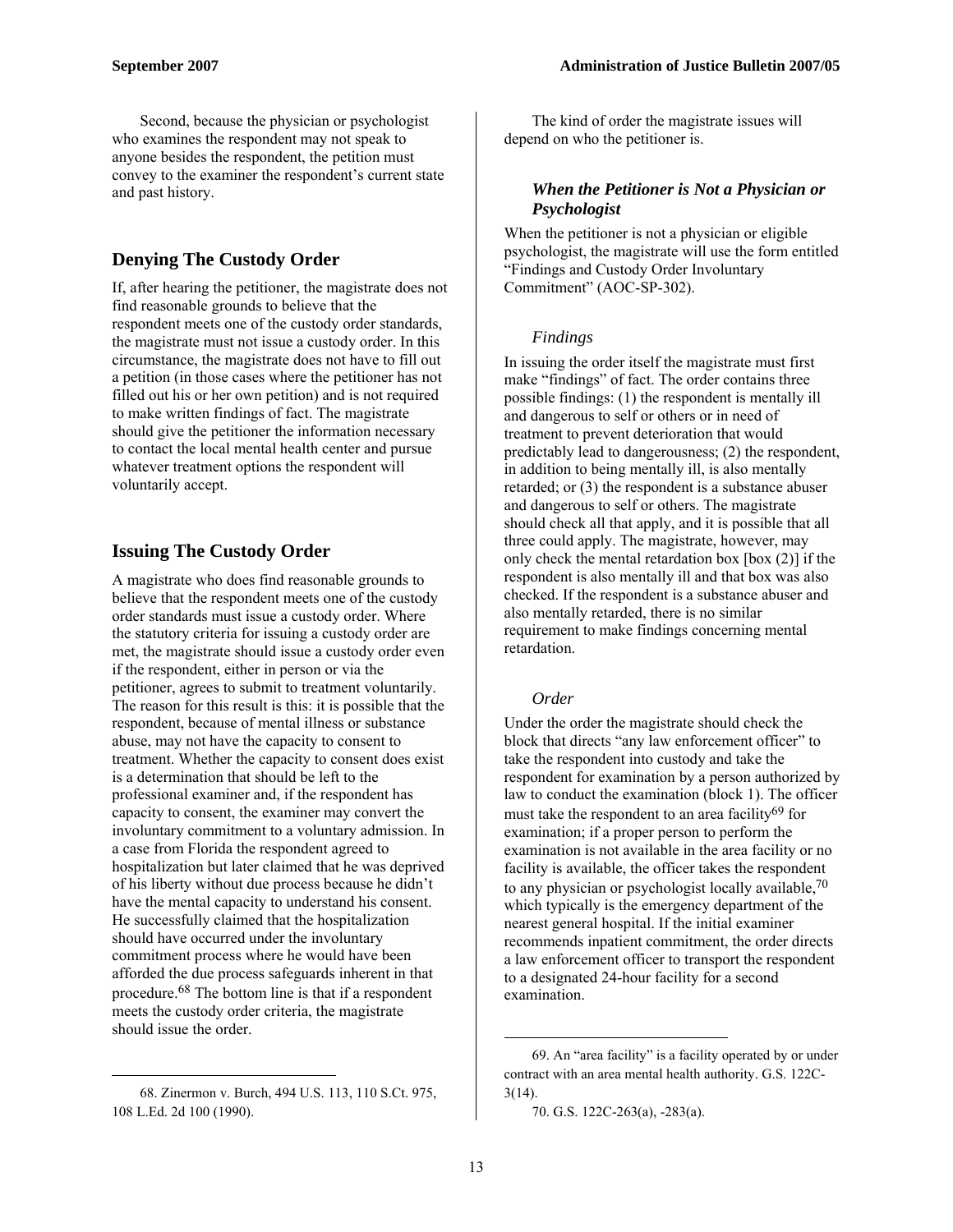#### *When the Petitioner is a Physician or Psychologist*

When the petitioner is a physician or psychologist<sup>71</sup> who has already examined the respondent and has made a specific recommendation as to the respondent's disposition and the magistrate finds reasonable grounds supporting the recommendation, then the order the magistrate issues depends on the examiner's recommendation for disposition, which is found in Section III of "Examination and Recommendation to Determine Necessity for Involuntary Commitment" (DMH 5-72-01). If the examination form is not attached and the physician has not specified the type of commitment—mentally ill and dangerous; mentally ill and in need of treatment; or substance abuser and dangerous—the magistrate must determine which type of commitment the facts support.

#### *When the physician or psychologist recommends inpatient commitment*

If the physician or psychologist petitioner recommends inpatient commitment and the magistrate finds reasonable grounds to affirm that recommendation, the magistrate must issue the regular custody order (AOC-SP-302), make the appropriate finding, and check the box in the order directing the law enforcement officer to transport the respondent directly to a designated 24-hour facility for examination and custody pending a district court hearing (box 2).72 There is no need to take the respondent to a local examiner because the physician or psychologist petitioner has already performed that examination.

#### *When the physician or psychologist recommends outpatient commitment*

If the physician or psychologist petitioner recommends outpatient commitment and the magistrate finds reasonable grounds to affirm the recommendation, the magistrate does not issue a custody order because the respondent will not be taken into custody. Rather, the magistrate issues the order entitled "Findings and Order Involuntary Commitment Physician-Petitioner Recommends Outpatient Commitment" (AOC-SP-305), which requires hearing a district court judge to hold a hearing to determine whether the respondent will be

 $\overline{a}$ 

involuntarily committed to outpatient treatment.<sup>73</sup> The clerk will issue a notice of hearing to the respondent.74

Outpatient commitment means treatment in an outpatient setting and may include medication, individual or group therapy, day or partial day programming activities, services and training including educational and vocational activities, supervision or living arrangements, and any other services prescribed either to alleviate the individual's illness or disability, maintain semi-independent functioning, or to prevent further deterioration that may reasonably be predicted to result in the need for inpatient commitment to a 24-hour facility.75

#### *When the physician or psychologist recommends substance abuse commitment*

If the physician or psychologist petitioner recommends substance abuse commitment and the magistrate finds reasonable grounds to affirm that recommendation, the type of order issued by the magistrate depends upon the recommendation of the physician or eligible psychologist as stated in the "Examination and Recommendation" form.76 If the physician recommends that the respondent be held at a 24-hour facility, the magistrate issues a custody order to transport the respondent directly to the designated 24-hour facility for examination and custody pending a district court hearing AOC-SP-302, block 2). If the physician recommends that the respondent be released pending a hearing, the magistrate issues an order that a hearing before a district court judge be held to determine whether the respondent will be involuntarily committed (AOC-SP-305).

#### *Designate the 24-Hour Facility To Which Respondent Taken*

In the final part of the first page of the custody order, the magistrate must fill in the name of the designated 24-hour facility<sup>77</sup> to which the respondent may be

 $\overline{a}$ 

75. G.S. 122C-3(27).

76. G.S. 122C-281(d). The number of the form is DMH 5-72-01.

77. Under G.S. 122C-252 hospitals must be designated by the Secretary of Health and Human Resources to receive and treat involuntarily committed respondents. Any facility

<sup>71.</sup> See supra note 59.

<sup>72.</sup> G.S. 122C-261(d).

<sup>73.</sup> Id.

<sup>74.</sup> The form is "Notice of Hearing/Rehearing for Involuntary Commitment," AOC-SP-301.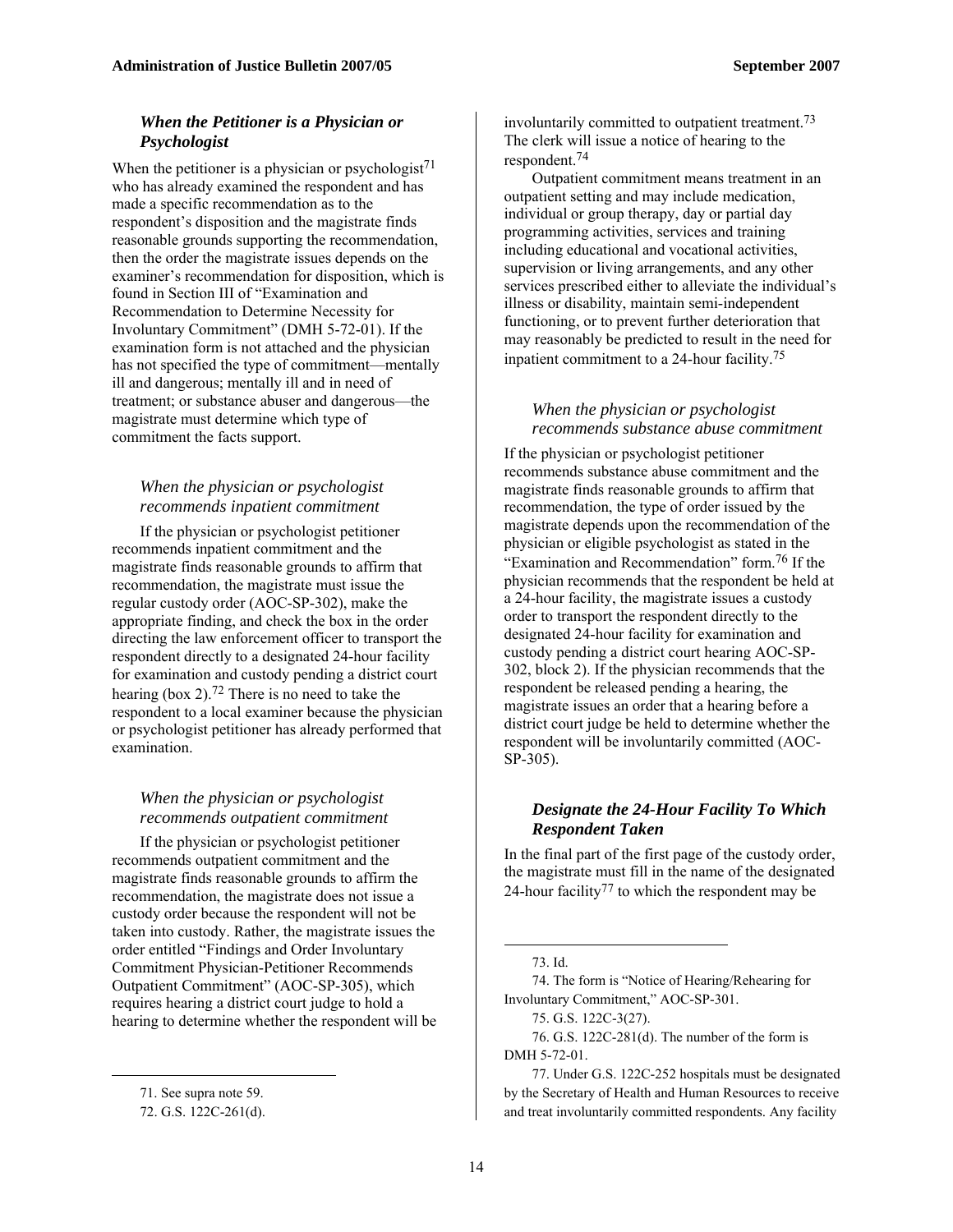taken if the first examiner finds that the respondent is an appropriate candidate for inpatient commitment or if the petitioner is a physician or psychologist who recommends inpatient commitment. Note that the magistrate does not put the place for the officer to take the respondent to the first evaluation (in other words the mental health center or local hospital emergency room) in this block. The form and statute require that the magistrate put the designated 24-hour facility to which the respondent will be taken for the second evaluation and at which he or she will be held for a district court hearing.

The Department of Health and Human Services maintains a list of designated 24-hour facilities on its website at http: //www/ ncdhhs.gov/mhddsas/ ivc/ ivcdesignatedfacilities\_6-14-07.pdf.

In order to ensure that the respondent will be admitted to any designated 24-hour facility (state psychiatric hospital or local public or private hospital that has been designated by the State to take involuntary commitments) to which he or she might be taken, the magistrate should name the 24-hour facility to which most respondents are sent and then put "any designated 24-hour facility," (e.g. "Broughton Hospital or any designated 24-hr. facility"). Some magistrates merely put "any designated 24-hour facility" without naming any specific facility.

#### *Private Hospital Placements*

A respondent who has the resources to pay for the cost of inpatient hospital care without the use of any public funds may select a private facility for treatment and care. In those cases where the respondent is able to choose a private placement, the petitioner must have already have made arrangements with the chosen facility and if it is clear that the private facility has agreed to accept the respondent, the magistrate should fill in the name of that facility on the order.78 If the family has not made prior arrangements for admission to a private facility, the magistrate should send the respondent to the usual

designated could take the respondent, but private hospitals may not take indigent respondents.

1

78. G.S. 122C-263(d)(2) implies that direct commitment to a private hospital is appropriate when it provides that if the first examiner recommends inpatient commitment, "the law enforcement officer … shall take the respondent to a [designated] 24-hour facility…. If there is no area 24-hour facility and if the respondent is indigent and unable to pay for care at a private 24-hour facility, the law enforcement officer … shall take the respondent to a State facility for the mentally ill…."

24-hour facility and the Local Management Entity or facility staff can transfer a respondent who qualifies for admission to a private hospital.

#### **Requirement to Contact Area Authority Before Issuing Custody Order**

In two different circumstances, the magistrate must contact the local mental health center before issuing a custody order. First, in cases where the magistrate has found that the respondent is probably mentally retarded, in addition to being mentally ill, he or she must contact the area authority (local mental health center) before issuing any order.79 When the petitioner is not a physician or an eligible psychologist, the area authority will tell the magistrate where to take the respondent for the initial and second examinations. The magistrate should indicate to the officer where to take the respondent for the first evaluation and should write the location of the second evaluation in the block on the form "name of 24-hr. facility for mentally ill." When the petitioner is a physician or eligible psychologist, the area authority will designate the 24-hour facility to which the respondent should be taken and the magistrate should write this location down on the order in the block for the 24-hour facility for mentally ill. In the event that a mentally retarded person gets beyond the magistrate without the petitioner asserting and the magistrate finding that the person is mentally retarded and the mental retardation is discovered at the first evaluation, the examiner at the first evaluation can fill in a non-state facility in the box designated "or following facility designated by area authority."

Second, some counties have local policies that require the magistrate to contact the local mental health center before issuing a custody order. If the chief district court judge has approved the policy, it should be followed by the magistrates.

### **Who Serves the Custody Order**

When the magistrate issues a custody order, generally a law enforcement officer serves the order. City police officers are responsible for transportation to a location within the county if the respondent resides, or was taken into custody, within city limits. If the respondent resides, or was taken into custody, in the county but outside city limits, the county deputy sheriffs are responsible for transportation, including

<sup>79.</sup> G.S. 122C-261(b).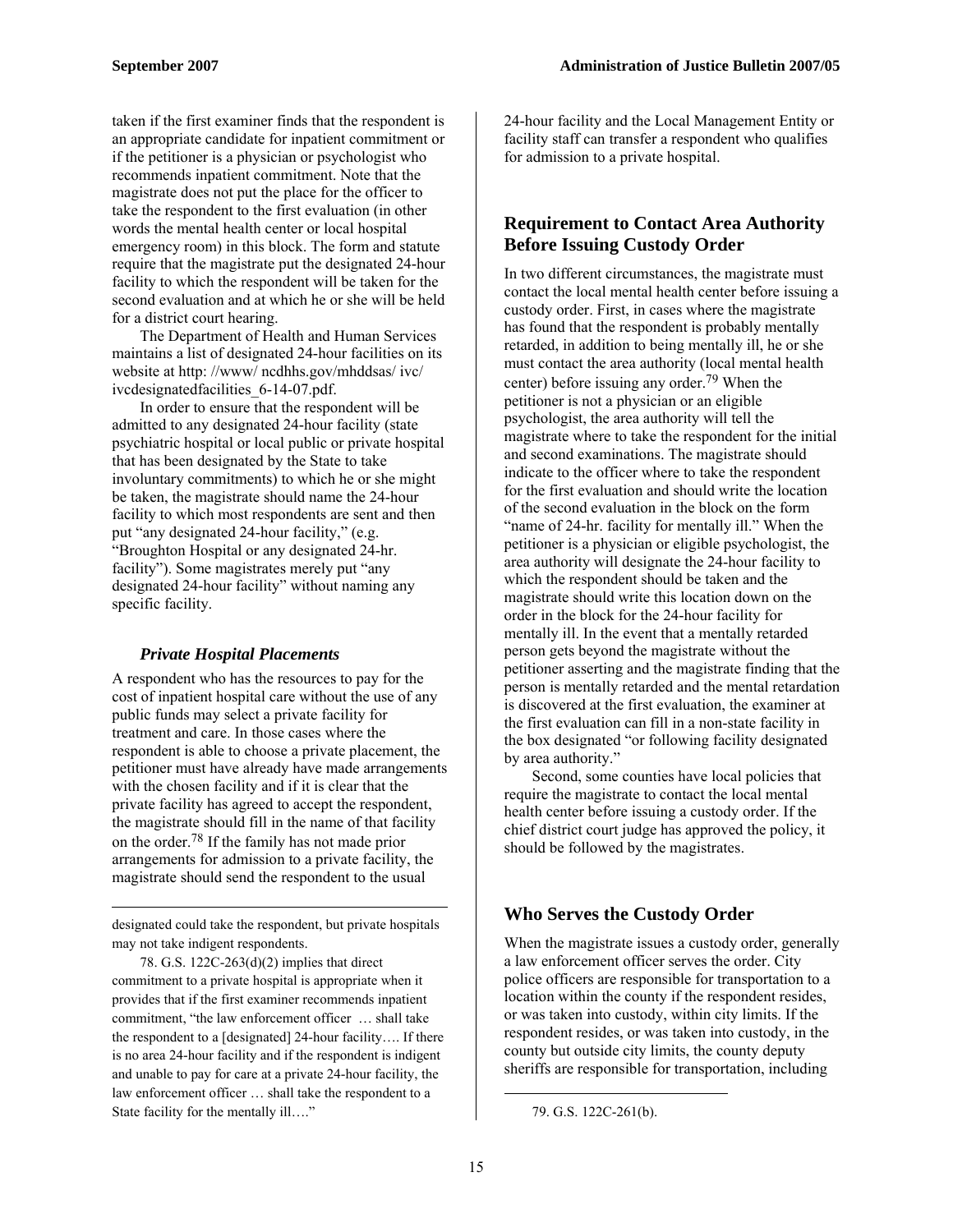transportation to locations outside the county.80 This statute is confusing if a respondent resides in the city but is found in the county outside the city limits or vice versa since in those situations both the police and sheriff are designated to transport for evaluations within the county. The local law enforcement agencies must determine which agency transports in those circumstances.

There are two situations where persons other than law enforcement officers may provide transportation under a custody order. The city or county may designate volunteers or other personnel to provide transportation rather than using law enforcement officers.81 The persons designated by the city or county follow the same procedure as law enforcement officers.

Magistrates may authorize family members or immediate friends of the respondent to carry out the custody order if the following criteria are met: first, a family member or immediate friend must make a request to transport the respondent; and second, the magistrate must find that the respondent does not pose substantial danger to the public.82 The critical word is "substantial" since all respondents must be dangerous. For example the second criterion might be met in a case where the respondent is an older person who has been found dangerous to self because he is unable to care for himself but becomes extremely agitated when dealing with law enforcement officers. If the magistrate authorizes transportation by a family member or friend, in addition to completing the custody order, the magistrate must also complete the form entitled "Request and Authorization to Deliver Respondent" (AOC-SP-902M). The magistrate should inform the family member or friend providing the transportation where to take the respondent for the initial evaluation and where to take the respondent for the second evaluation if necessary (which is the 24-hour facility designated by the magistrate on the custody order). The magistrate also should inform the person that he or she must return to the clerk of court the form entitled "Request and Authorization to Deliver Respondent" with the acknowledgement of delivery filled in and the "Custody Order" with the "preliminary examination" section filled in.

# **Validity of Order**

 $\overline{a}$ 

The magistrate's custody order directs any law enforcement officer to take the respondent into custody and transport him or her as directed in the order within 24 hours after the order is issued and without unnecessary delay after assuming custody.<sup>83</sup> If the respondent is not taken into custody within 24 hours of issuance of the order, the order is no longer valid and the officer may not take the respondent into custody after that time. What is not clear is the procedure that must be followed if the respondent is not taken into custody within 24 hours and the petitioner still wishes to commit the respondent. One possibility is for the magistrate to issue a second custody order based on the first petition. The other course of action would be to require the petitioner to present evidence of the respondent's continued dangerousness in a new petition and issue a new order based on that petition. The procedure the magistrate follows may depend on the nature of the facts presented in the first petition. Some facts would support the issuance of a custody order even though one or more days might have passed since anyone has seen the respondent and since the issuance of the custody order. Other facts may present a weaker case with the passage of a day or more. If at the time the request for a new custody order is made, the magistrate determines that the facts alleged in the first petition lead the magistrate to find reasonable grounds to believe that the respondent now meets the criteria for commitment, the magistrate can issue a second order based on the first petition.<sup>84</sup>

Where is the order valid? For example, what if a respondent moves back and forth between counties? As long as the custody order was issued by an appropriate magistrate—one sitting in a county where the respondent either resided or was found—it can be served on the respondent anywhere in North Carolina.85 The only difficulty with service is a practical one of getting the order to the appropriate law enforcement agency in the county where the respondent is to be taken into custody. Generally, an officer from the magistrate's county delivers the order to the appropriate agency. Although there are no cases or statute governing the situation, it probably is sufficient for the officer holding the original custody order to fax a copy of the order and petition to a law enforcement agency in the county where the respondent is now believed to be found for service.

<sup>80.</sup> G.S. 122C-251(a).

<sup>81.</sup> G.S. 122C-251(g).

<sup>82.</sup> G.S. 122C-251 (f).

<sup>83.</sup> G.S. 122C-261(e), -281(e). 84. There are no reported cases in North Carolina dealing with this issue. 85. G.S. 122C-261(e), -281(e).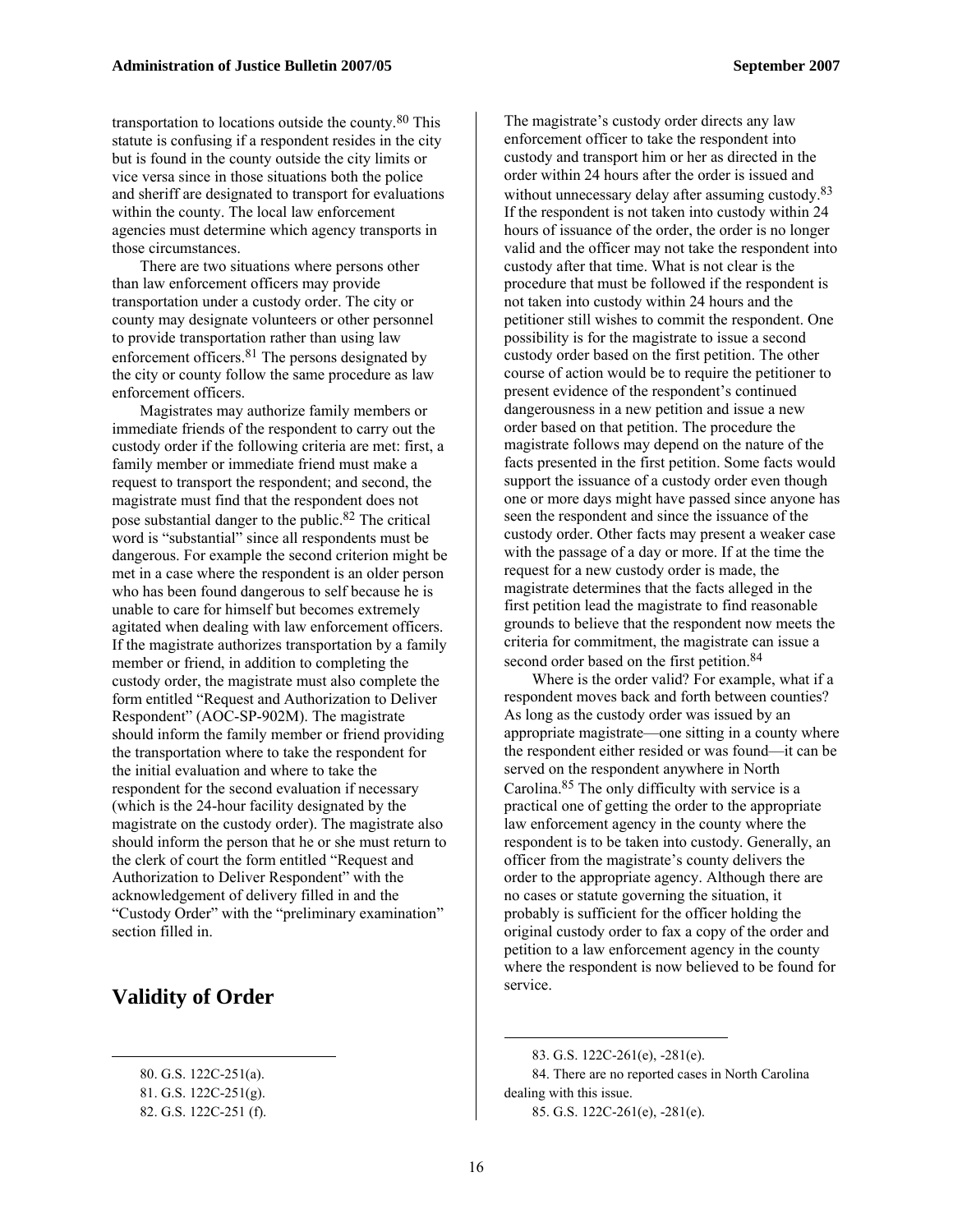# **Inform Petitioner of Next Steps**

If the magistrate issues a custody order for a mentally ill respondent, the magistrate must provide the petitioner (and respondent, if present) with information regarding the next steps in the process.86 Although the statute containing this requirement does not enumerate specific pieces of information that should be relayed, the magistrate should inform the petitioner that:

- (1) the custody order is a document that initiates the process leading to commitment; it is not the commitment order itself;
- (2) the respondent will be taken into custody by a law enforcement officer and taken to a local facility to be examined by a physician or psychologist who will make one of three recommendations:
	- (a) release the respondent because he or she does not meet the commitment criteria;
	- (b) release the respondent but schedule a district court hearing within 10 days because the respondent meets the criteria for outpatient commitment;
	- (c) take the respondent to a 24-hour facility because he or she meets the criteria for inpatient commitment.
- (3) if the second examiner recommends inpatient commitment, the respondent will be held at the 24-hour facility for observation and treatment pending a district court hearing to be held within 10 days. The facility staff must release the respondent when he or she no longer meets the criteria for involuntary commitment.

A model notice of next steps is found at Appendix III at the end of this bulletin.87

# **Inquiry Into Respondent's Indigence**

Upon issuing a custody order for inpatient commitment, the magistrate is required by law to inquire as to whether the respondent is indigent (and thus entitled to have appointed counsel at the district court hearing).88 However, many magistrates no longer make this inquiry because indigent respondents who are sent to a state psychiatric

 $\overline{a}$ 

hospital are entitled to receive representation from the special counsel and in that situation determining whether a respondent is indigent is the responsibility of the special counsel.89 At hearings for mentally ill persons in counties other than where state hospitals are located, counsel is appointed for indigent respondents in accordance with the rules adopted by the Office of Indigent Defense Services.<sup>90</sup> However, even if a mentally ill respondent is not indigent, but refuses to retain counsel, the Office of Indigent Defense Services must appoint counsel for him or her anyway.91 Therefore, for most mentally ill respondents counsel is going to be appointed so a magistrate's determination of indigence is unnecessary.

For substance abuse respondents, the statute provides that the clerk of court, upon direction of the district court judge, assigns counsel $92$  who represents the respondent at the trial level, and upon appeal the Office of Indigent Defense Services appoints counsel.93

Respondents who are recommended only for outpatient treatment (that is, those who are not at a state psychiatric hospital) do not have the right to counsel at their district court hearing. However, a judge may appoint counsel for an indigent respondent who is recommended only for outpatient commitment if the judge determines that the issues involved in the outpatient commitment are of significant complexity or that the respondent is unable to speak for himself or herself.94

Magistrates who do conduct an indigence inquiry should use the form "Affidavit of Indigency," AOC-CR-226.

# **Emergency Commitments**

In addition to the regular procedure for initiating an involuntary commitment, there are two emergency procedures for circumstances where the respondent requires immediate hospitalization to prevent harm to self or others.

93. G.S. 122C-289. 94. G.S. 122C-267(d).

<sup>86.</sup> G.S. 122C-261(b).

<sup>87.</sup> The notice is a slightly modified version of one drafted by Mark Botts, a School of Government faculty member who specializes in mental health law.

<sup>88.</sup> G.S. 122C-261(c), -281(c).

<sup>89.</sup> G.S. 122C-270(a). 90. G.S. 122C-270(d). Currently the judge or clerk handles the appointments. 91. G.S. 122C-268(d). 92. G.S. 122C-284(a), -286(d).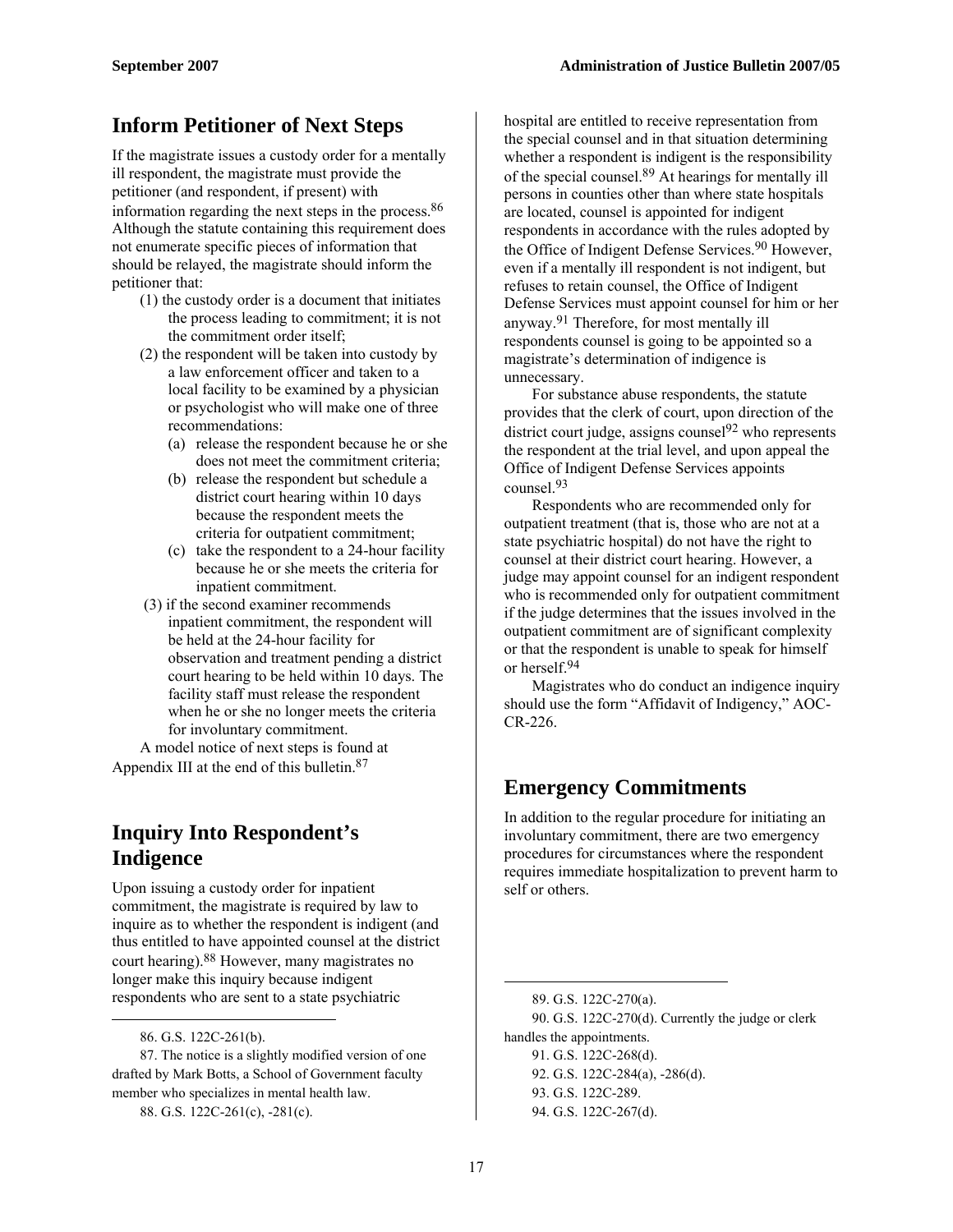#### **Emergency Commitments for Mentally Ill**

Magistrates are not involved in emergency commitments of mentally ill respondents. The criteria for the special emergency procedure is that the person not only meet the criteria for a regular commitment but also that person is in need of immediate hospitalization to prevent harm to themselves or others. The emergency commitment procedure allows anyone, including law enforcement officers, to take the respondent directly to a local physician or psychologist or directly to a State facility for examination.95 If the examiner finds that the respondent is, in fact,  $(1)$  mentally ill,  $(2)$ dangerous to self or others, and (3) in need of immediate hospitalization, the examiner will send sworn certification of this finding to the clerk of superior court on the form entitled "Supplement to Support Immediate Hospitalization" (DMH 5-72-01- A). This supplement must accompany the examiner's usual examination form ("Examination and Recommendation To Determine Necessity for Involuntary Commitment," DMH 5-72-01).96 The certification takes the place of the magistrate's custody order and requires a law enforcement officer to transport the respondent to a 24-hour facility for a second examination. If a person comes to the magistrate with an evaluation by a physician and the additional supplement certifying the need for immediate hospitalization, the magistrate should not issue a custody order but should indicate to the law enforcement officer that the certificate takes the place of a custody order.

#### **Emergency Commitment of Substance Abusers**

The special procedure for emergency commitment of substance abusers does involve magistrates. Only law enforcement officers may petition for emergency commitment of substance abusers. If a substance abuser is violent and requires restraint, and if delay in taking him or her to a physician or eligible psychologist for examination would probably endanger life or property, the law enforcement officer may take the substance abuser into custody and take

 $\overline{a}$ 

him or her immediately before a magistrate to seek a custody order.97 If magistrate finds by clear, cogent, and convincing evidence (note that this evidentiary standard is higher than that required in the nonemergency case) that (1) the facts in the affidavit are true, (2) that the respondent is in fact violent and in need of restraint, and (3) that delay in taking the respondent to a physician or eligible psychologist would endanger life or property, the magistrate must issue an emergency commitment order to take the respondent directly to a 24-hour facility, bypassing the first examination. The form is entitled "Petition for Special Emergency Substance Abuse Involuntary Commitment Petition and Custody Order" (AOC-SP-909M).

# **Transportation Orders**

In addition to issuing custody orders that require officers to transport the respondent for examination in response to a petition for involuntary commitment, magistrates may order law enforcement officers to provide transportation in two other situations. First, if a substance abuser who is under an order for outpatient treatment fails to comply with that order, the area mental health authority or supervising physician may, after reasonable efforts to solicit the respondent's compliance, ask the magistrate to order that the respondent be taken into custody and transported to the area authority or physician for examination.98 Also if a substance abuser who has been discharged from inpatient commitment and breaches the conditions of his or her release, the area mental health authority or physician may request that the respondent be taken into custody and transported to the area authority or physician for examination.<sup>99</sup> Upon request, the magistrate must issue an order a law enforcement officer to transport the respondent to a designated physician for examination. The form is "Request for Transportation Order and Order (Committed Substance Abuser Fails to Comply With Treatment or Is Discharged From 24-Hour Facility)" (AOC-SP-223).

The second situation in which the magistrate may be asked to issue a custody order is where transportation is needed to transfer certain respondents from one 24-hour facility to another.<sup>100</sup> In this situation, a respondent being held for a district court hearing or already committed by a district court

97. G.S. 122C-282. 98. G.S. 122C-290(b). 99. Id. 100. G.S. 122C-206(c1).

<sup>95.</sup> G.S. 122C-262.

<sup>96.</sup> Both forms are needed because the examiner must give facts supporting the mental illness and dangerousness as well as the need for immediate hospitalization, and the certificate for emergency commitment does not require facts supporting the mental illness and dangerousness. G.S. 122C-262(b), -264(b1).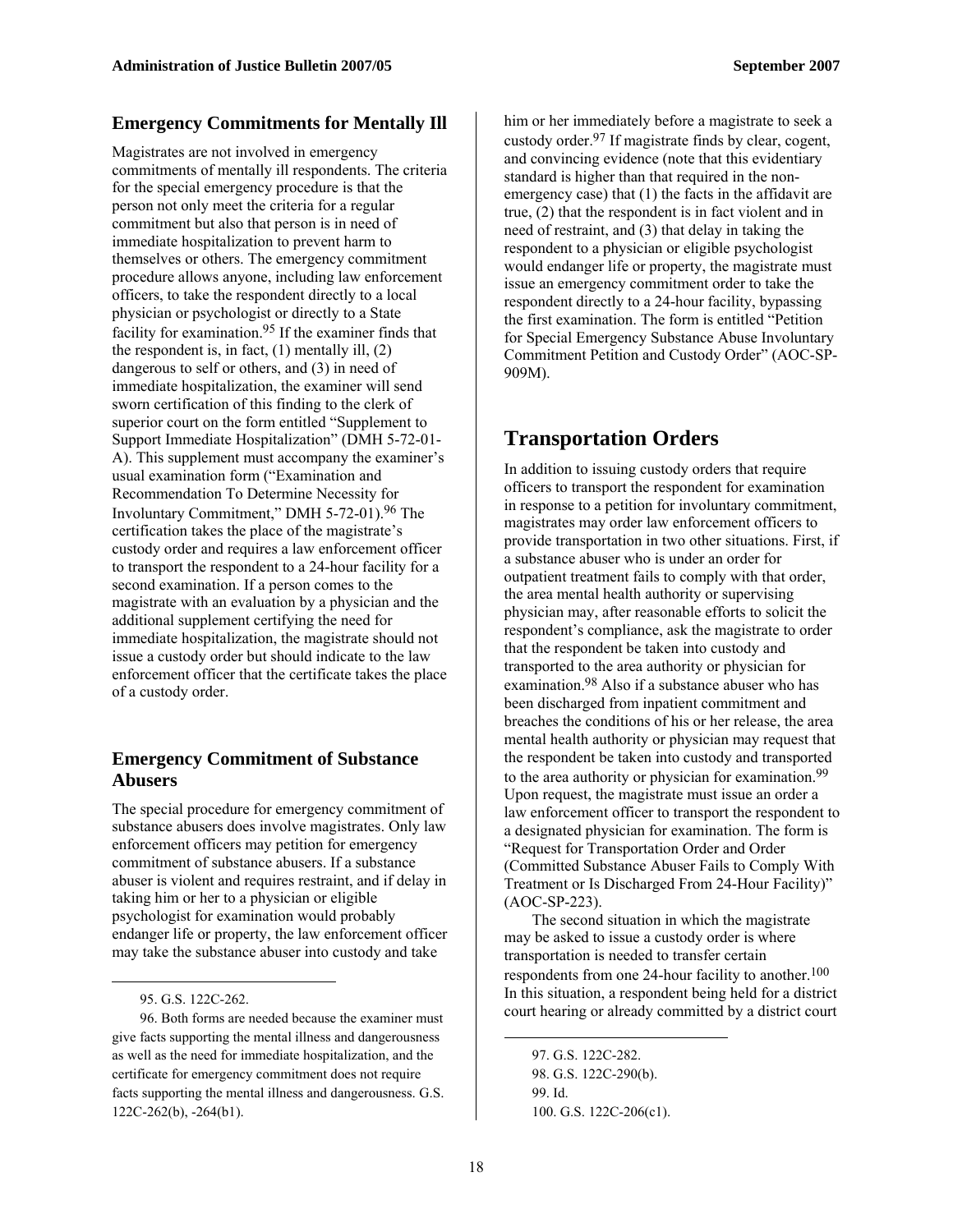judge needs to be transferred from the 24-hour facility in which he or she is being held to another 24-hour facility. Frequently this occurs when the respondent was sent to a local hospital but that hospital is unable to handle the respondent and wants the respondent sent to a state psychiatric hospital. The magistrate may also be asked to transfer a minor or incompetent adult who was voluntarily admitted from one facility to another. If a responsible professional at the original facility notifies the magistrate to issue an order, the magistrate must order a law enforcement agency to transfer the respondent. The form is "Notice of Need For Transportation Order and Order (From One 24-Hour Facility to Another)" AOC-SP-222.

# **Conclusion**

After a magistrate has issued an order to take a respondent into custody and transport him or her for examination, the magistrate's involvement in the process of involuntary civil commitment ends. From this point the respondent is examined by two professionals and, if these examinations reveal that the respondent meets the criteria for commitment, the respondent will receive a hearing in the district court, at which time the judge may commit the respondent.

This bulletin is published and posted online by the School of Government to address issues of interest to government officials. This publication is for educational and informational use and may be used for those purposes without permission. Use of this publication for commercial purposes or without acknowledgment of its source is prohibited.

To browse a complete catalog of School of Government publications, please visit the School's website at www.sog.unc.edu or contact the Publications Division, School of Government, CB# 3330 Knapp-Sanders Building, UNC Chapel Hill, Chapel Hill, NC 27599-3330; e-mail sales@sog.unc.edu; telephone 919.966.4119; or fax 919.962.2707.

©2007

School of Government. The University of North Carolina at Chapel Hill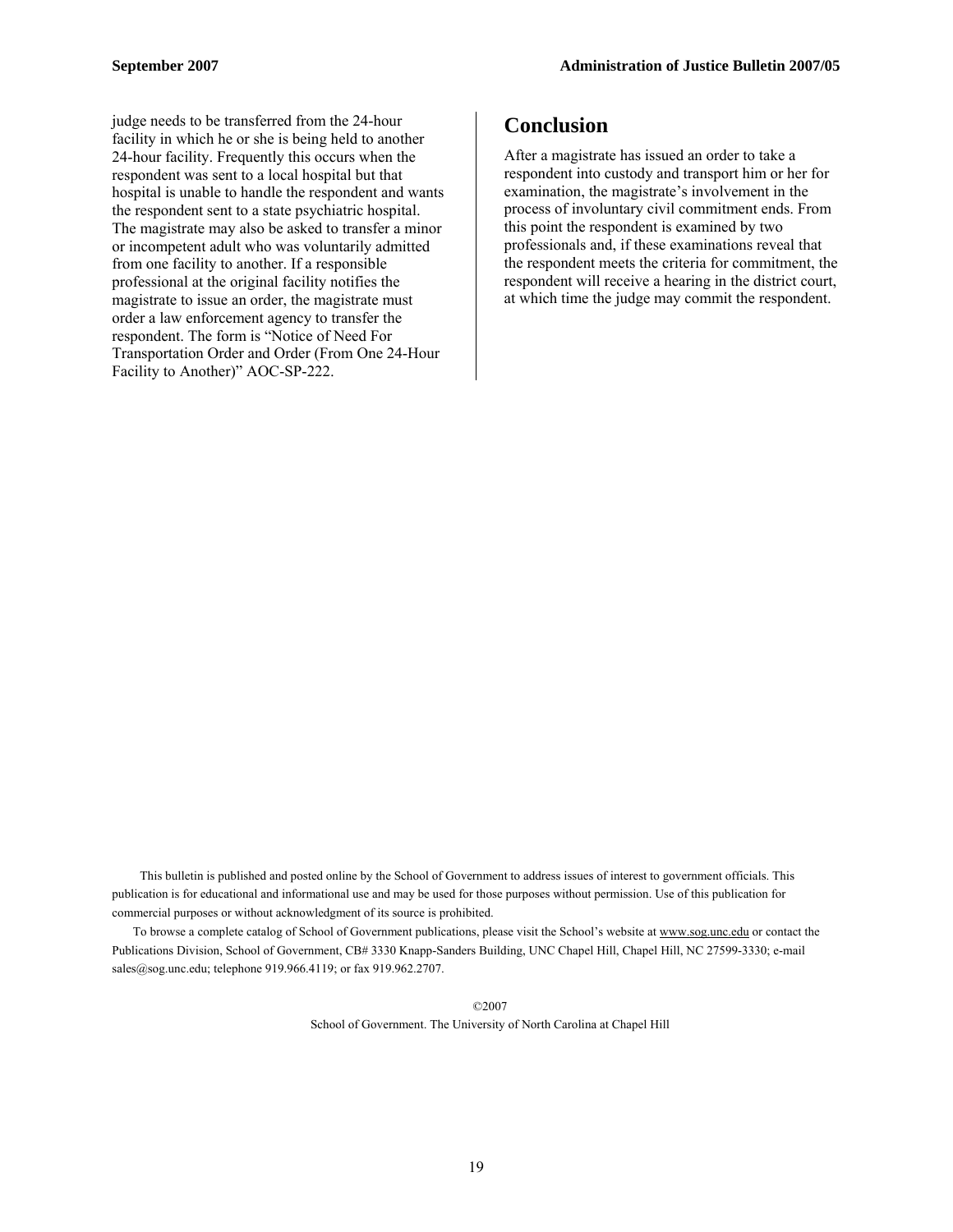# **Appendix I**

# **Summary of Involuntary Commitment Standards**

| Mentally ill and dangerous to           | Mentally ill and in need of          | Substance abuser and                  |
|-----------------------------------------|--------------------------------------|---------------------------------------|
| self or others                          | treatment to prevent deterioration   | dangerous to self or others           |
|                                         | that would predictably lead to       |                                       |
| Respondent is <b>mentally ill</b> if he | dangerousness                        | Respondent is a substance             |
| or she has                              |                                      | abuser if he or she engages in        |
| 1) an illness                           | Respondent is mentally ill if he     | 1) pathological use or abuse of       |
| 2) that impairs judgment and            | or she has                           | alcohol or drugs                      |
| self-control and                        | 1) an illness                        | 2) in a way or to a degree that       |
| 3) makes treatment advisable            | 2) that impairs judgment and         | produces an impairment in personal,   |
|                                         | self-control and                     | social, or occupational functioning   |
| Respondent is dangerous to              | 3) makes treatment advisable         |                                       |
| self if he or she                       |                                      | Respondent is dangerous to            |
| 1) is unable to care for self and       | Respondent needs treatment to        | self if he or she                     |
| in danger of suffering serious          | prevent deterioration if his or her  | 1) is unable to care for self and     |
| physical debilitation in the near       | psychological history indicates that | in danger of suffering serious        |
| future or                               | his or her present state would       | physical debilitation in the near     |
| 2) has attempted or threatened          | predictably lead to dangerousness    | future or                             |
| suicide and is likely to commit         |                                      | 2) has attempted or threatened        |
| suicide unless treatment is given or    |                                      | suicide and is likely to commit       |
| 3) has mutilated or attempted to        |                                      | suicide unless treatment is given or  |
| mutilate self and is likely to          |                                      | 3) has mutilated or attempted to      |
| seriously mutilate self unless          |                                      | mutilate self and is likely to        |
| treatment is given                      |                                      | seriously mutilate self unless        |
|                                         |                                      | treatment is given                    |
| Respondent is dangerous to              |                                      |                                       |
| others if                               |                                      | Respondent is dangerous to            |
| 1) he or she has                        |                                      | others if                             |
| a) inflicted, attempted to              |                                      | 1) he or she has                      |
| inflict, or (in some cases)             |                                      | a) inflicted, attempted to            |
| threatened to inflict, serious          |                                      | inflict, or (in some cases)           |
| bodily harm on another or               |                                      | threatened to inflict, serious        |
| b) acted in a way that creates          |                                      | bodily harm on another or             |
| a substantial risk of serious harm      |                                      | b) acted in a way that creates        |
| or                                      |                                      | a substantial risk of serious harm    |
| c) engaged in serious                   |                                      | or                                    |
| destruction of property and             |                                      | c) engaged in serious                 |
| 2) there is a reasonable                |                                      | destruction of property and           |
| probability that such conduct will be   |                                      | 2) there is a reasonable              |
| repeated                                |                                      | probability that such conduct will be |
|                                         |                                      | repeated                              |
|                                         |                                      |                                       |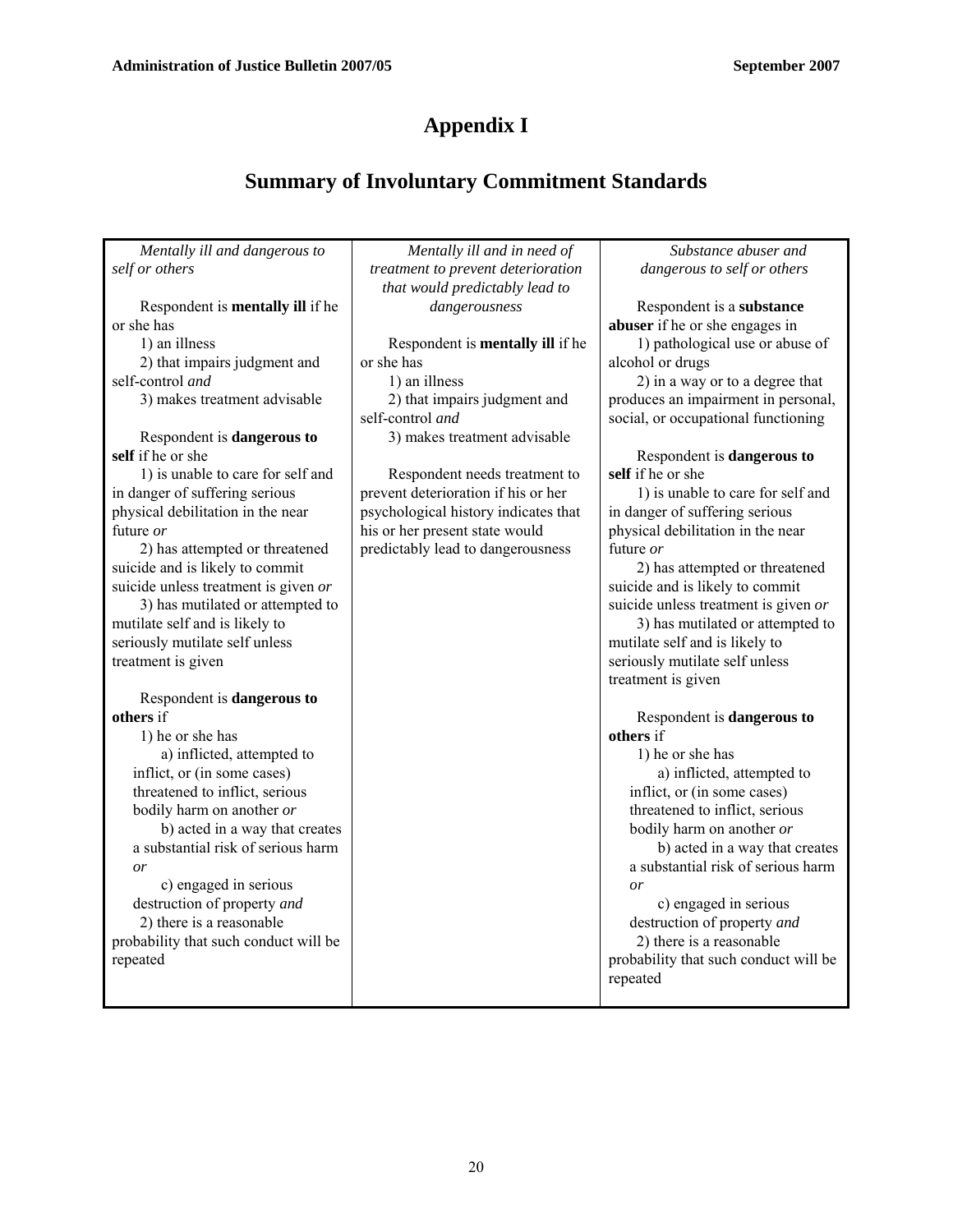# **Appendix II**

# **Information Useful in Considering Whether Respondent is Mentally Ill**

#### **Behaviors**

*hostile vs. passive -- acting out in destructive ways vs. withdrawn, quiet, apathetic erratic, excitable -- sensitive to slight irritation, unpredictable, agitated combative, violent -- destructive, physically and/or verbally abusive incontinence --poor control of urine and feces inappropriate social judgment -- behaviors usually considered in poor taste and usually rejected or found offensive by other people* 

#### **Movements**

- *overactivity, restlessness, agitation -- parts of body in constant motion, repetitive, activity beyond reasonable level*
- *involuntary movements -- parts of body jerk, shake or activated without apparent reason*

*underactivity -- immobile, stuporous, sluggish* 

*general muscle tension -- parts of body held taut (e.g., clenched teeth), possibly small tremors, rigid posture or walking stance* 

#### **Speech**

*overtalkative vs. mute -- constant talking vs. unresponsive, "pressure of speech" unusual speech -- strange words, "word salad," disconnected speech assaultive/suicidal content -- words that suggest harmful intent* 

#### **Emotions**

*flat or inappropriate emotions -- little change in expression or expression that doesn't fit occasion (e.g., happy but angry, crying when happy) mood swings -- dramatic changes from dejection to elation general over apprehension --anxiety in most areas of life depression, apathy, hopelessness -- withdrawal and minimal interest in activities of daily life euphoric -- grandiose and unrealistic feelings, often of feeling indestructible*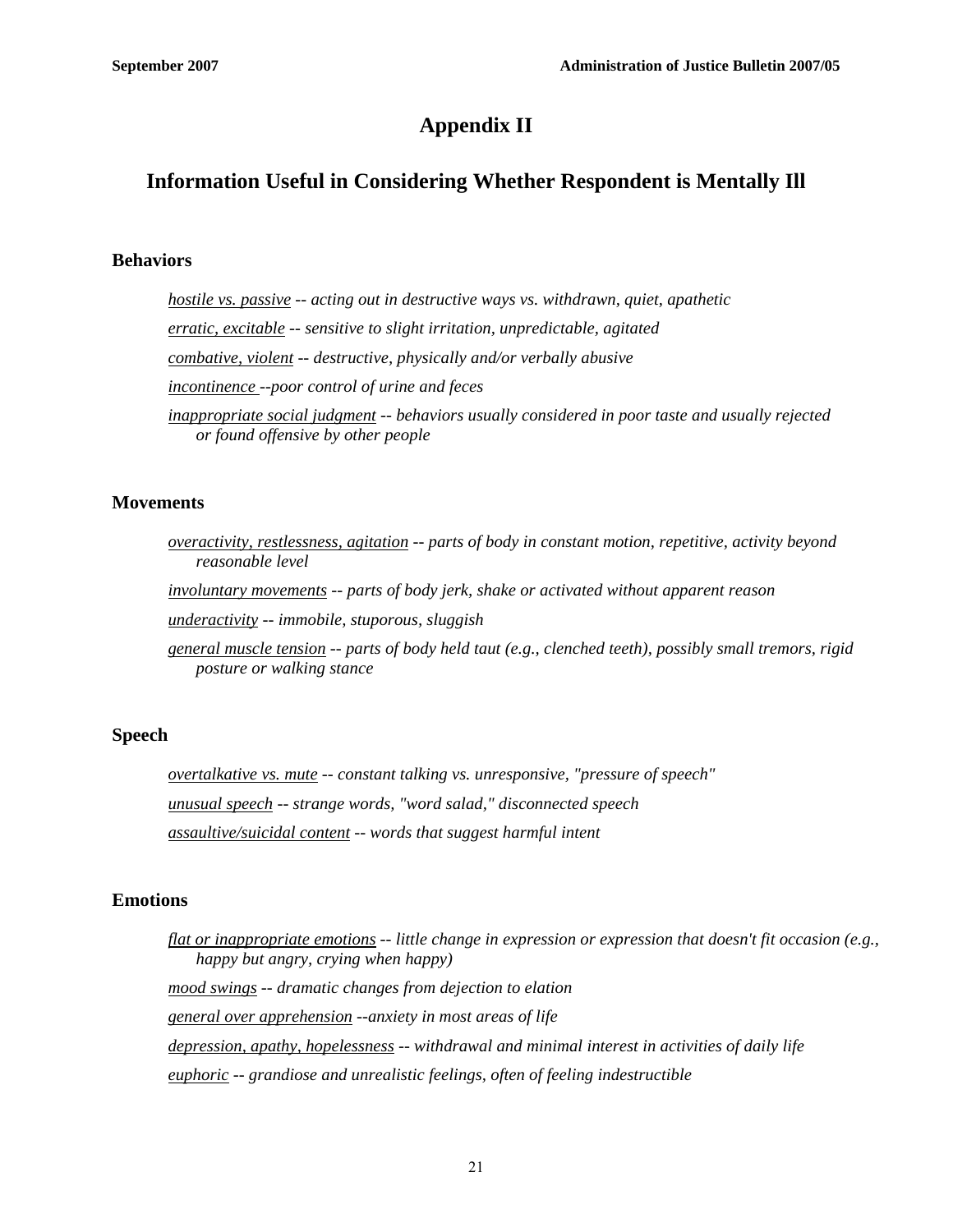#### **Thoughts**

*disturbed awareness -- unaware of self or others or time or place disturbed memory --impairment of short term and/or long term memory disturbed reasoning/judgment -- impaired logic or decisions not tied to common thinking confused thoughts -- inconsistent and/or combination of unrelated thoughts poor concentration and/or attention low intellectual functioning slow mental speed*

#### **Abnormal Mental Trends**

*false perceptions (hallucinations) -- experiences in visual, hearing, smelling, tasting or skin sensations without real basis false beliefs (delusions) -- usually persecutory or grandiose thoughts without real basis paranoid ideas -- involves suspiciousness or belief that one is persecuted or unfairly treated body delusion -- delusion involving body functions (e.g., "my brain is rotting," a 60 year-old insisting she is pregnant) feelings of unreality or depersonalization -- sense of own reality is temporarily lost, so body parts distorted or sensing self from a distance repetitious behaviors/thoughts/speech extreme fears -- especially when seriously impairing activities of daily life* 

#### **Previous Evidence**

*psychiatric assessments or treatment prior petitions or associated legal difficulties*

#### **Course of Disturbance**

*chronic gradual onset acute episode*